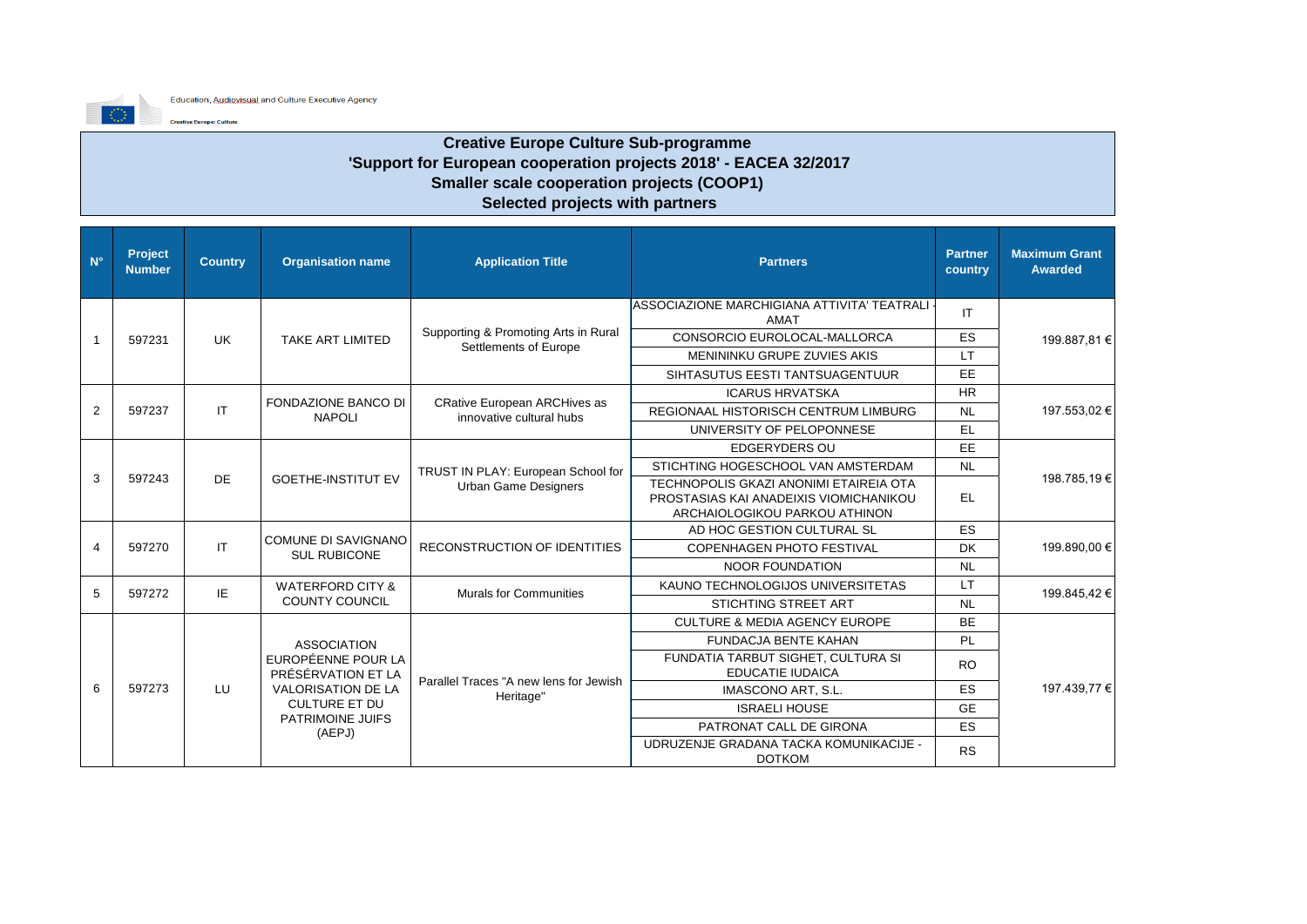| $N^{\circ}$    | Project<br><b>Number</b> | <b>Country</b> | <b>Organisation name</b>                              | <b>Application Title</b>                                            | <b>Partners</b>                                                                         | <b>Partner</b><br>country | <b>Maximum Grant</b><br><b>Awarded</b> |
|----------------|--------------------------|----------------|-------------------------------------------------------|---------------------------------------------------------------------|-----------------------------------------------------------------------------------------|---------------------------|----------------------------------------|
| $\overline{7}$ | 597279                   | <b>BE</b>      | <b>AUGUSTE ORTS</b>                                   | On & For Production and Distribution                                | NORDLAND KUNST- OG FILMFAGSKOLE                                                         | NO.                       | 163.244,55 €                           |
|                |                          |                |                                                       |                                                                     | VSI "VISOS MUZOS"                                                                       | LT.                       |                                        |
|                |                          |                |                                                       |                                                                     | DANSK MØLLERFORENING                                                                    | <b>DK</b>                 |                                        |
| 8              | 597280                   | <b>NL</b>      | DE HOLLANDSCHE<br><b>MOLEN</b>                        | Via Molina                                                          | DEUTSCHE GESELLSCHAFT FÜR MÜHLENKUNDE<br>UND MÜHLENERHALTUNG (DGM)                      | <b>DE</b>                 | 90.000,00 €                            |
| 9              | 597281                   | DE             | <b>BILD-WERK FRAUENAU</b><br>E.V.                     | Glass Works. Training   Networking  <br><b>Taking Roots</b>         | DET KONGELIGE DANSKE KUNSTAKADEMIS<br>SKOLER FOR ARKITEKTUR, DESIGN OG<br>KONSERVERING. | <b>DK</b>                 | 200.000,00 €                           |
|                |                          |                |                                                       |                                                                     | UNIVERSITAET GRAZ                                                                       | AT                        |                                        |
| 10             | 597283                   | <b>NL</b>      | <b>STICHTING THE</b>                                  | Blockchain My Art                                                   | HABEATUS E.V.                                                                           | DE                        | 199.300,00 €                           |
|                |                          |                | <b>GENERATOR</b>                                      |                                                                     | <b>ROTATION</b>                                                                         | <b>FR</b>                 |                                        |
|                |                          |                |                                                       |                                                                     | FUNDACIÓN AUDITORIO Y TEATRO DE LAS<br>PALMAS DE GRAN CANARIA                           | ES                        |                                        |
|                |                          |                |                                                       |                                                                     | <b>OBSHTINA VARNA</b>                                                                   | <b>BG</b>                 |                                        |
| 11             | 597289                   | <b>NL</b>      | LUSTR B.V.                                            | Festivallinks                                                       | SORRU-IN-MUSICA                                                                         | <b>FR</b>                 | 200.000,00 €                           |
|                |                          |                |                                                       |                                                                     | STICHTING BACH FESTIVAL DORDRECHT                                                       | <b>NL</b>                 |                                        |
|                |                          |                |                                                       |                                                                     | <b>TAITEILIJAYHDISTYS HILJAISUUS RY</b>                                                 | FI.                       |                                        |
|                |                          |                | <b>FUNDACIO PRIVADA</b>                               |                                                                     | MATTER ORGANISATION LIMITED                                                             | <b>UK</b>                 |                                        |
| 12             | 597290                   | <b>ES</b>      | ELISAVA ESCOLA<br><b>UNIVERSITARIA</b>                | Materials Designers. Boosting Talent<br>towards Circular Economies. | POLITECNICO DI MILANO                                                                   | IT                        | 200.000,00 €                           |
|                |                          |                |                                                       |                                                                     | MIKSER UDRUZENJE                                                                        | <b>RS</b>                 |                                        |
|                |                          |                |                                                       |                                                                     | MUZEJ ZA ARHITEKTURO IN OBLIKOVANJE                                                     | SI                        |                                        |
| 13             | 597301                   | <b>HR</b>      | MUZEJ ZA UMJETNOST I<br><b>OBRT</b>                   | <b>MADE IN-Crafts and Design Narratives</b>                         | NOVA ISKRA KREATIVNI HAB                                                                | <b>RS</b>                 | 197.649,12 €                           |
|                |                          |                |                                                       |                                                                     | <b>OAZA</b>                                                                             | HR                        |                                        |
|                |                          |                |                                                       |                                                                     | WERKRAUM BREGENZERWALD                                                                  | AT                        |                                        |
|                |                          |                | PRO PROGRESSIONE<br><b>KULTURALIS</b>                 |                                                                     | ASOCIATIA MEDIUM CONTEMPORAN MAGMA<br>KORTÁRS KÖZEG EGYESÜLET                           | <b>RO</b>                 |                                        |
| 14             | 597310                   | <b>HU</b>      | <b>NONPROFIT</b>                                      | Play! MOBILE                                                        | ASSOCIATION KULTURANOVA UDRUZENJE                                                       | <b>RS</b>                 | 200.000,00 €                           |
|                |                          |                | KOZHASZNU KFT                                         |                                                                     | DI MINI TEATRO                                                                          | <b>FR</b>                 |                                        |
|                |                          |                |                                                       |                                                                     | OO THEATER UND ORCHESTER GMBH                                                           | AT                        |                                        |
| 15             | 597311                   | $\mathsf{I}$   | <b>FONDAZIONE TEATRO</b><br><b>COMUNALE DI MODENA</b> | CrossOpera. Otherness: fear and<br>discovery                        | SERBIAN NATIONAL THEATRE                                                                | <b>RS</b>                 | 200.000,00 €                           |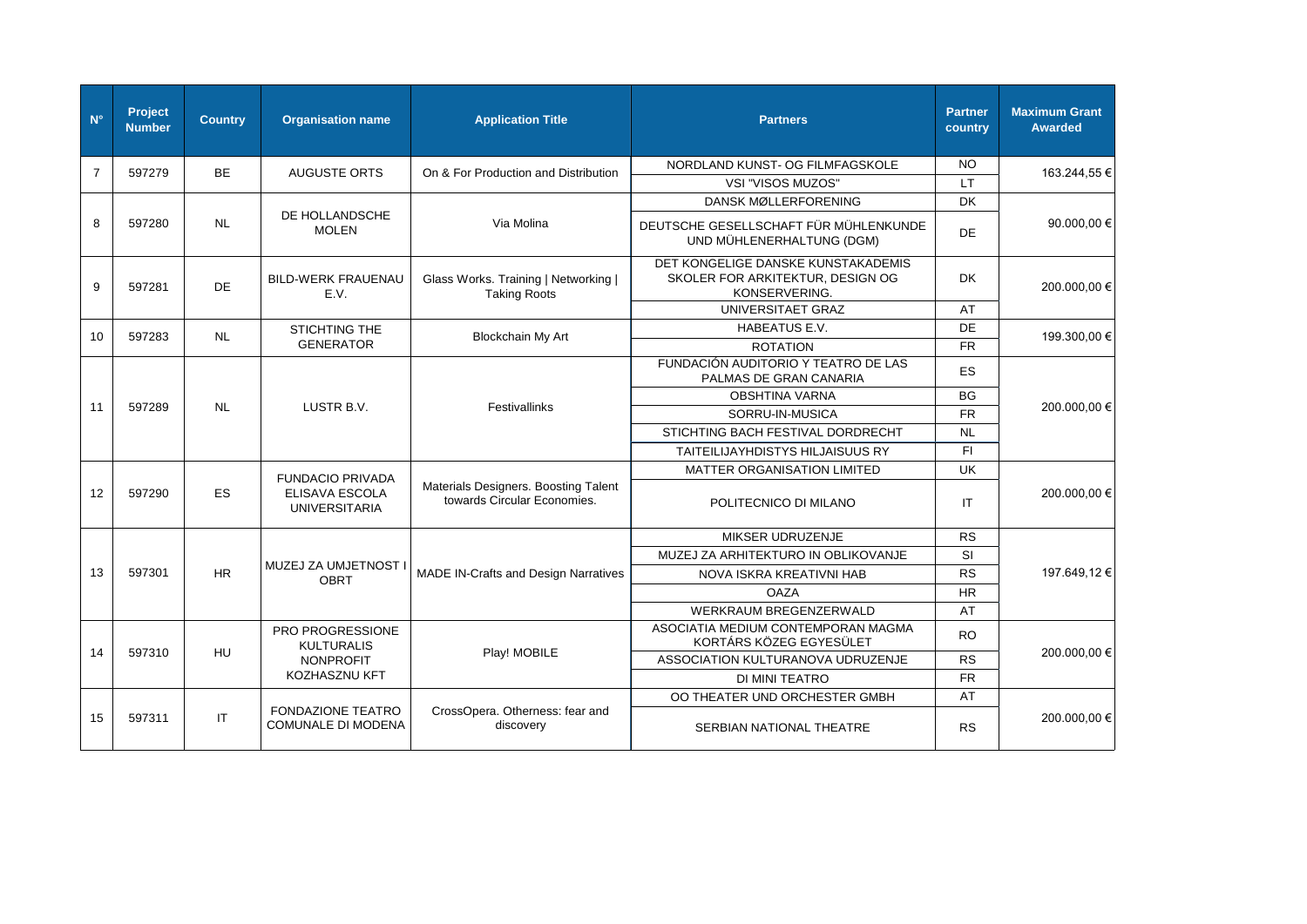| $N^{\circ}$ | Project<br><b>Number</b> | <b>Country</b> | <b>Organisation name</b>                       | <b>Application Title</b>                                                  | <b>Partners</b>                                                                                     | <b>Partner</b><br>country | <b>Maximum Grant</b><br><b>Awarded</b> |
|-------------|--------------------------|----------------|------------------------------------------------|---------------------------------------------------------------------------|-----------------------------------------------------------------------------------------------------|---------------------------|----------------------------------------|
| 16          | 597316                   | <b>ES</b>      | <b>AUDITORIO DE</b>                            | Opera(e)Studio                                                            | LEPL TBILISI Z.PALIASHVILI OPERA AND BALLET<br>PROFESSIONAL STATE THEATRE                           | <b>GE</b>                 | 200.000,00 €                           |
|             |                          |                | <b>TENERIFE SAU</b>                            |                                                                           | TEATRO COMUNALE DI BOLOGNA FONDAZIONE                                                               | IT.                       |                                        |
|             |                          |                | <b>VEREIN DER FREUNDE</b><br>UND FORDERER DES  |                                                                           | ASSOCIAZIONE INCONTRI INTERNAZIONALI DI<br>ROVERETO ORIENTE OCCIDENTE TEATRO DANZA<br><b>MUSICA</b> | IT.                       |                                        |
| 17          | 597318<br><b>DE</b>      |                | <b>SOMMERTHEATER</b><br>PUSTEBLUME E.V.        | ImPArt - Performing Arts redesigned for<br>a more immediate accessibility | NATIONAL CENTER OF AESTHETICS. SMALL<br><b>THEATER</b>                                              | AM                        | 200.000,00 €                           |
|             |                          |                |                                                | SYNERGEIO MOUSIKOU THEATROU ASTIKIMI<br><b>KERDOSKOPIKI ETAIREIA</b>      | EL.                                                                                                 |                           |                                        |
|             |                          |                |                                                |                                                                           | KINONIKES SINETERISTIKES DRASTIRIOTITES<br><b>EFPATHON OMADON</b>                                   | EL.                       |                                        |
| 18          | 597326                   | <b>ES</b>      | <b>FUNDACION INTRAS</b>                        | <b>INTROSPECTION MUSIC</b><br><b>EXPERIENCE</b>                           | KUNSTATELIER OPPERSTRAAT                                                                            | <b>BE</b>                 | 199.978,46 €                           |
|             |                          |                |                                                |                                                                           | RAW MATERIAL MUSIC AND MEDIA EDUCATION<br>LTD                                                       | UK                        |                                        |
| 19          | 597327                   | <b>DE</b>      | NOTENSPUR LEIPZIG E.                           | <b>European Music Trails</b>                                              | <b>MB CLASSICS</b>                                                                                  | NO.                       | 200.000,00 €                           |
|             |                          |                | V.                                             |                                                                           | M. K. CIURLIONIO NAMAI                                                                              | <b>LT</b>                 |                                        |
| 20          | 597335                   | <b>SI</b>      | <b>DRUSTVO SLOVENSKIH</b><br><b>PISATELJEV</b> | Read Me I am Yours                                                        | FRAKTURA DRUSTVO S OGRANICENOM<br>ODGOVORNOSCU ZA NAKLADNISTVO I USLUGE                             | <b>HR</b>                 | 200.000,00 €                           |
|             |                          |                |                                                |                                                                           | <b>GALWAY ARTS CENTRE LTD</b>                                                                       | ΙE                        |                                        |
|             |                          |                |                                                |                                                                           | 420PEOPLE Z.Ú.                                                                                      | CZ                        | 198.700,00 €                           |
|             |                          |                | <b>BALLETTO DI ROMA</b>                        | CLASH! When classic and                                                   | COMPANHIA DE DANÇA DE ALMADA                                                                        | PT                        |                                        |
| 21          | 597340                   | IT             | CONSORZIO NAZIONALE                            | contemporary dance collide and new                                        | <b>FONDATSIYA ART LINK</b>                                                                          | <b>BG</b>                 |                                        |
|             |                          |                | DEL BALLETTO SCARL                             | forms emerge                                                              | POLSKI TEATR TANCA - BALET POZNANSKI                                                                | <b>PL</b>                 |                                        |
|             |                          |                |                                                |                                                                           | UNIVERSITA DEGLI STUDI DI ROMA LA SAPIENZA                                                          | IT.                       |                                        |
|             |                          |                |                                                |                                                                           | <b>ENSEMBLE SONORO S.L.</b>                                                                         | <b>ES</b>                 |                                        |
| 22          | 597362                   | IT             | <b>DIVERTIMENTO</b><br><b>ENSEMBLE</b>         | Four by Four. Discovering Young<br><b>Composers of Europe</b>             | FORENINGEN OSLO SINFONIETTA OG CIKADA                                                               | <b>NO</b>                 | 177.222,00 €                           |
|             |                          |                |                                                |                                                                           | MITTETULUNDUSUHING ANSAMBEL U                                                                       | <b>EE</b>                 |                                        |
| 23          | 597365                   | DE             | <b>THEATERLABOR</b>                            | Café Europa                                                               | LEITH THEATRE TRUST                                                                                 | <b>UK</b>                 | 200.000,00 €                           |
|             |                          |                | <b>BIELEFELD</b>                               |                                                                           | STOWARZYSZENIE TEATRALNE A PART                                                                     | <b>PL</b>                 |                                        |
|             |                          |                |                                                |                                                                           | <b>ENTROPIA</b>                                                                                     | EL.                       |                                        |
| 24          | 597370                   | UK.            | <b>BOUNDLESS THEATRE</b>                       | <b>Extended Universe</b>                                                  | FUNDACIO SALA BECKETT/OBRADOR<br>INTERNACIONAL DE DRAMATURGIA                                       | <b>ES</b>                 | 198.653.02 €                           |
|             |                          |                |                                                |                                                                           | <b>TEATER GROB</b>                                                                                  | <b>DK</b>                 |                                        |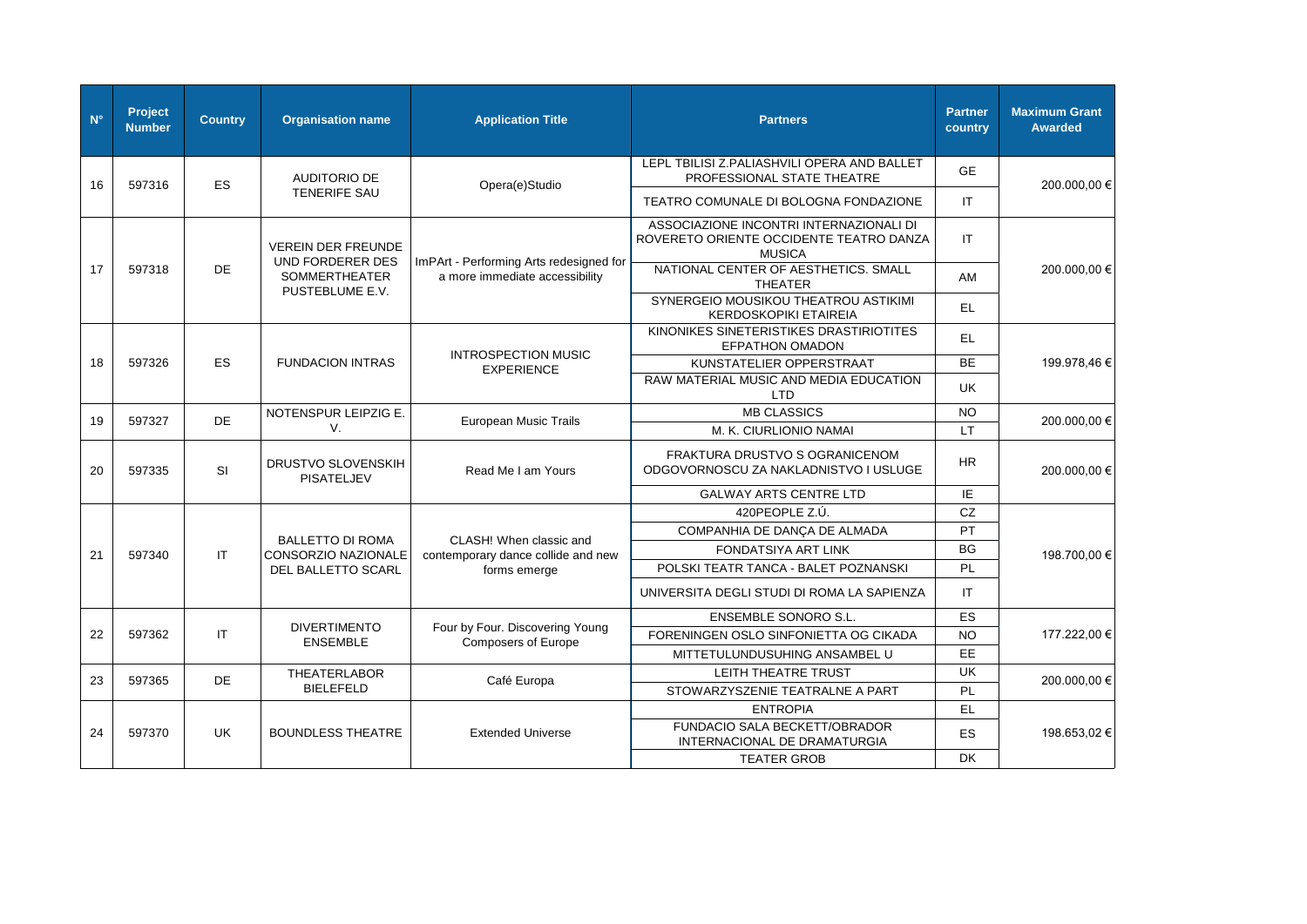| $N^{\circ}$ | Project<br><b>Number</b> | <b>Country</b> | <b>Organisation name</b>                                                                               | <b>Application Title</b>                               | <b>Partners</b>                                                                    | <b>Partner</b><br>country | <b>Maximum Grant</b><br><b>Awarded</b> |
|-------------|--------------------------|----------------|--------------------------------------------------------------------------------------------------------|--------------------------------------------------------|------------------------------------------------------------------------------------|---------------------------|----------------------------------------|
|             |                          |                |                                                                                                        |                                                        | <b>GRYLLUS KFT</b>                                                                 | <b>HU</b>                 |                                        |
| 25          | 597390                   | AT             | MAEZENATENTUM.AT                                                                                       | MusicaFemina - Women made Music                        | HEROINES OF SOUND / BGNM E.V.                                                      | DE                        | 199.815,00 €                           |
|             |                          |                |                                                                                                        |                                                        | MESTO ZENSK, DRUSTVO ZA PROMOCIJO ZENSK V<br><b>KULTURI</b>                        | SI                        |                                        |
|             |                          |                | <b>CREATIVE CARBON</b>                                                                                 |                                                        | BALLYMUN ARTS AND COMMUNITY RESOURCE<br>CENTRE CLG T/A AXIS                        | IE                        |                                        |
| 26          | 597397                   | <b>UK</b>      | <b>SCOTLAND</b>                                                                                        | <b>Cultural Adaptations</b>                            | <b>GREENTRACK GENT VZW</b>                                                         | <b>BE</b>                 | 199.999,09€                            |
|             |                          |                | TILLT AB (SVB)                                                                                         | <b>SE</b>                                              |                                                                                    |                           |                                        |
|             |                          |                |                                                                                                        |                                                        | HOCHSCHULE DUSSELDORF                                                              | DE                        |                                        |
| 27          | 597398                   | PT.            | <b>MITI - MADEIRA</b><br><b>INTERACTIVE</b><br><b>TECHNOLOGIES</b><br><b>INSTITUTE -</b><br>ASSOCIACAO | Moving Digits: Augmented Dance for<br>Engaged Audience | SÕLTUMATU TANTSU ÜHENDUS MTÜ                                                       | EE                        | 199.999,99€                            |
|             |                          |                |                                                                                                        |                                                        | CASTLEPROD                                                                         | <b>FR</b>                 |                                        |
| 28          | 597405                   | <b>FR</b>      | THEATRE DE LA<br>MASSUE / CIE EZÉQUIEL                                                                 | <b>INnovative EUropean PUPpetry</b>                    | ECCOM - CENTRO EUROPEO PER<br>L'ORGANIZZAZIONE E IL MANAGEMENT<br><b>CULTURALE</b> | IT                        | 199.970,76 €                           |
|             |                          |                | <b>GARCIA-ROMEU</b>                                                                                    |                                                        | JANACKOVA AKADEMIE MUZICKYCH UMENI V<br><b>BRNE</b>                                | CZ                        |                                        |
|             |                          |                |                                                                                                        |                                                        | STATE PUPPET THEATRE - VIDIN                                                       | <b>BG</b>                 |                                        |
|             |                          |                |                                                                                                        |                                                        | AJUNTAMENT DE TAVERNES DE LA VALLDIGNA                                             | ES                        |                                        |
|             |                          |                |                                                                                                        |                                                        | ASSOCIAZIONE CORO A TENORES CULTURA<br>POPOLARE TENORES DI NEONELI                 | $\mathsf{I}\mathsf{T}$    |                                        |
|             |                          |                |                                                                                                        |                                                        | AYUNTAMIENTO DE ALCAZAR DE SAN JUAN                                                | ES                        |                                        |
|             |                          |                |                                                                                                        | «Les Orchestres Méditerranéens de                      | CIUDAD AUTONOMA DE CEUTA                                                           | ES                        |                                        |
|             |                          |                | ASSOCIAÇÃO                                                                                             | musique populaire contemporaine dans                   | <b>COMUNE DI PIRANO</b>                                                            | SI                        |                                        |
| 29          | 597412                   | <b>PT</b>      | <b>CULTURAL SETE SÓIS</b>                                                                              | le Réseau du Festival Sete Sóis Sete                   | <b>COMUNE DI PONTEDERA</b>                                                         | IT                        | 200.000,00 €                           |
|             |                          |                | <b>SETE LUAS</b>                                                                                       | Luas: dialogues et mobilités                           | <b>COMUNE DI ROVINJ</b>                                                            | <b>HR</b>                 |                                        |
|             |                          |                |                                                                                                        | transnationales»                                       | MAIRIE DE FRONTIGNAN                                                               | <b>FR</b>                 |                                        |
|             |                          |                |                                                                                                        |                                                        | MAIRIE DE SAINT PAUL DE LA RÉUNION                                                 | <b>FR</b>                 |                                        |
|             |                          |                |                                                                                                        |                                                        | MUNICÍPIO DE ALFÂNDEGA DA FÉ                                                       | PT                        |                                        |
|             |                          |                |                                                                                                        |                                                        | MUNICÍPIO DE POMBAL                                                                | PT                        |                                        |
|             |                          |                |                                                                                                        |                                                        | T.I.D.D. - INSTITUT TUNISIEN POUR LA<br>DÉMOCRATIE ET LE DEVELOPPEMENT             | <b>TN</b>                 |                                        |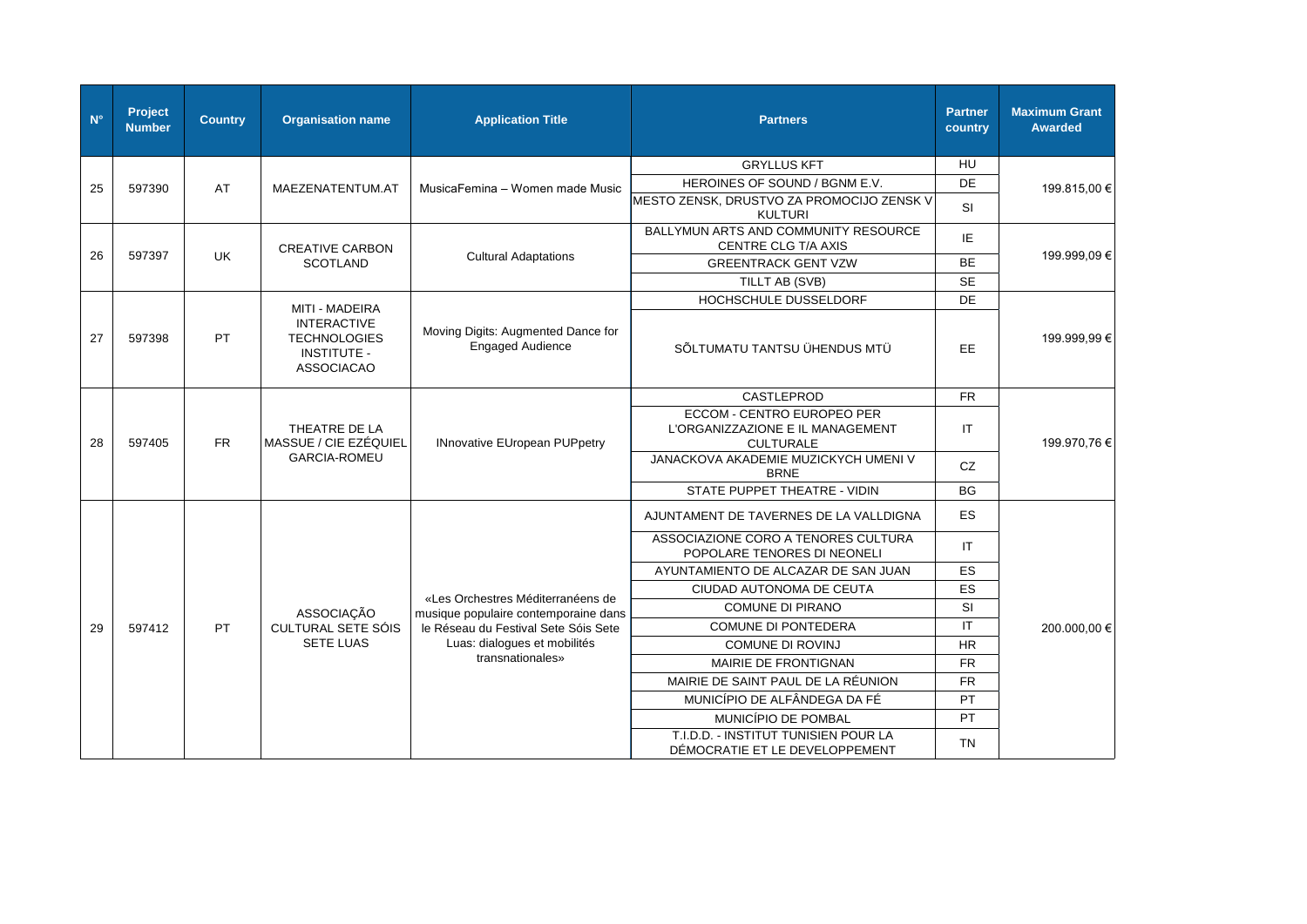| $N^{\circ}$ | Project<br><b>Number</b> | <b>Country</b> | <b>Organisation name</b>                 | <b>Application Title</b>                                                           | <b>Partners</b>                                                                         | <b>Partner</b><br>country | <b>Maximum Grant</b><br><b>Awarded</b> |
|-------------|--------------------------|----------------|------------------------------------------|------------------------------------------------------------------------------------|-----------------------------------------------------------------------------------------|---------------------------|----------------------------------------|
|             |                          |                |                                          |                                                                                    | DAS LETZTE KLEINOD / MANUFRAKTUR THEATER                                                | DE                        |                                        |
|             |                          |                |                                          |                                                                                    | DELLEALI ASSOCIAZIONE CULTURALE                                                         | IT.                       |                                        |
| 30          | 597418                   | <b>FR</b>      | THEATRE DU PELICAN                       | ID: Babylon                                                                        | DRUSTVO GLEDALISCE GLEJ                                                                 | <b>SI</b>                 | 200.000,00 €                           |
|             |                          |                |                                          |                                                                                    | SLOVENE NATIONAL THEATRE NOVA GORICA                                                    | <b>SI</b>                 |                                        |
|             |                          |                |                                          |                                                                                    | THE ALBANY                                                                              | <b>UK</b>                 |                                        |
|             |                          |                |                                          |                                                                                    | ABEN DANS PRODUCTIONS                                                                   | <b>DK</b>                 |                                        |
| 31          | 597420                   | <b>UK</b>      | <b>IMAGINATE</b>                         | PUSH+                                                                              | <b>CULTUURCENTRUM HASSELT</b>                                                           | <b>BE</b>                 | 199.353,74 €                           |
|             |                          |                |                                          |                                                                                    | NORSK SCENEKUNSTBRUK AS                                                                 | <b>NO</b>                 |                                        |
|             |                          |                |                                          |                                                                                    | THE CHILDREN'S CULTURAL CENTRE LTD                                                      | IE                        |                                        |
|             |                          |                |                                          |                                                                                    | CAMPHILL COMMUNITIES OF IRELAND - KCAT                                                  | IE                        |                                        |
|             |                          |                |                                          | POWER - Performances Of Wide                                                       | STUDIO CITADELA, Z.S.                                                                   | CZ                        |                                        |
| 32          | 597426                   | <b>IT</b>      | NAZARENO SOCIETA'<br>COOPERATIVA SOCIALE | Enrichment to Raise awareness on<br>different abilities and promote<br>integration | THE, AM.A - THEATER FOR PEOPLE WITH<br><b>DISABILITIES</b>                              | EL.                       | 199.389,00 €                           |
|             |                          |                | <b>GOTTFRIED WILHELM</b>                 | <b>CREATIVE FOOD CYCLES</b>                                                        | INSTITUT D'ARQUITECTURA AVANCADA DE<br>CATALUNYA                                        | <b>ES</b>                 |                                        |
| 33          | 597430                   | <b>DE</b>      | LEIBNIZ UNIVERSITAET<br><b>HANNOVER</b>  |                                                                                    | UNIVERSITA DEGLI STUDI DI GENOVA                                                        | IT.                       | 198.000,00 €                           |
|             |                          |                | LES BANCS PUBLICS -                      |                                                                                    | DEUTSCHES NATIONALTHEATER UND<br>STAATSKAPELLE WEIMAR GMBH -<br>STAATSTHEATER THÜRINGEN | DE                        |                                        |
|             |                          |                | LIEU                                     |                                                                                    | FONDAZIONE CAMPANIA DEI FESTIVAL                                                        | IT.                       |                                        |
| 34          | 597439                   | <b>FR</b>      | <b>D'EXPERIMENTATIONS</b>                | Performances beyond 2 shores                                                       | PALAIS DES BEAUX ARTS                                                                   | <b>BE</b>                 | 200.000,00 €                           |
|             |                          |                | <b>CULTURELLES</b>                       |                                                                                    | SHUBBAK A WINDOW ON CONTEMPORARY ARAB<br><b>CULTURE</b>                                 | <b>UK</b>                 |                                        |
|             |                          |                |                                          |                                                                                    | STICHTING DANCING ON THE EDGE                                                           | <b>NL</b>                 |                                        |
|             |                          |                | <b>NORTH LANDS</b>                       | Imagining Sustainable Glass Network                                                | BERLIN GLAS E.V.                                                                        | <b>DE</b>                 |                                        |
| 35          | 597441                   | <b>UK</b>      | <b>CREATIVE GLASS</b>                    | Europe                                                                             | NATIONAL COLLEGE OF ART AND DESIGN                                                      | IE                        | 199.292,75 €                           |
|             |                          |                |                                          |                                                                                    | <b>STIKLA MAJA</b>                                                                      | LV                        |                                        |
|             |                          |                |                                          |                                                                                    | DRUSTVO SLOVENSKIH PISATELJEV                                                           | <b>SI</b>                 |                                        |
| 36          | 597443                   | <b>HR</b>      | <b>SRSEN IVAN</b>                        | The Ulysses' Shelter: building writers-in-<br>residence network                    | <b>THRAKA</b>                                                                           | EL                        | 41.472,10 €                            |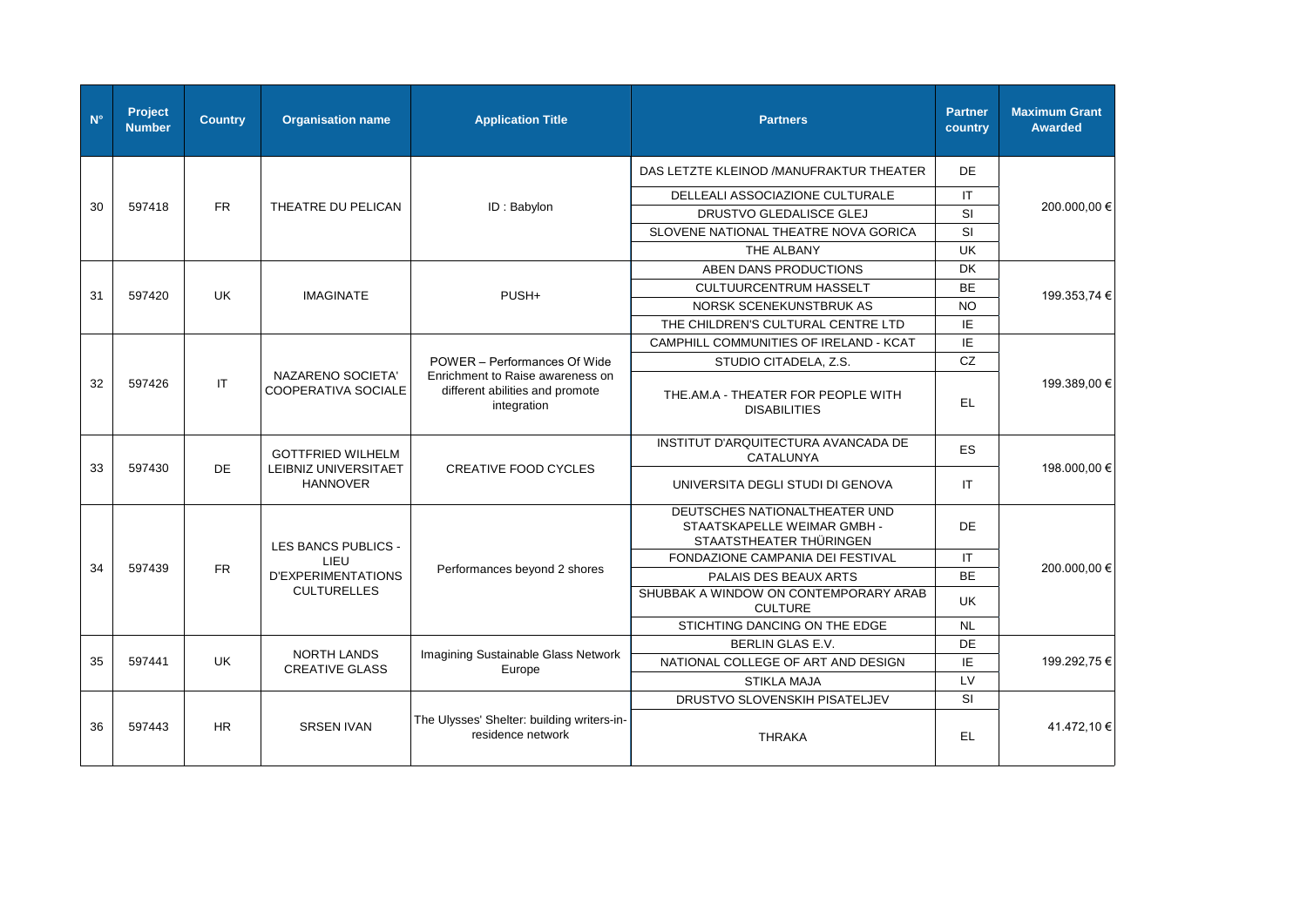| $N^{\circ}$ | Project<br><b>Number</b> | <b>Country</b> | <b>Organisation name</b>                      | <b>Application Title</b>                                      | <b>Partners</b>                                                   | <b>Partner</b><br>country | <b>Maximum Grant</b><br><b>Awarded</b> |  |                                         |                                                                  |                                                        |           |
|-------------|--------------------------|----------------|-----------------------------------------------|---------------------------------------------------------------|-------------------------------------------------------------------|---------------------------|----------------------------------------|--|-----------------------------------------|------------------------------------------------------------------|--------------------------------------------------------|-----------|
|             |                          |                |                                               |                                                               | <b>FABLEVISION LTD</b>                                            | <b>UK</b>                 |                                        |  |                                         |                                                                  |                                                        |           |
|             |                          |                |                                               |                                                               | MUNICIPALITY OF LEVADIA                                           | EL.                       |                                        |  |                                         |                                                                  |                                                        |           |
| 37          | 597445                   | <b>SE</b>      | <b>INTERCULT</b><br>PRODUCTIONS EK            | Memory of Water                                               | NADBALTYCKIE CENTRUM KULTURY                                      | <b>PL</b>                 | 199.793,89€                            |  |                                         |                                                                  |                                                        |           |
|             |                          |                |                                               |                                                               | ORMSTON HOUSE                                                     | IE                        |                                        |  |                                         |                                                                  |                                                        |           |
|             |                          |                |                                               |                                                               | <b>STAD OOSTENDE</b>                                              | <b>BE</b>                 |                                        |  |                                         |                                                                  |                                                        |           |
|             |                          |                |                                               |                                                               | ASOCIACIÓN CULTURAL GESTUS                                        | ES                        |                                        |  |                                         |                                                                  |                                                        |           |
|             |                          |                | L'OFFICINA ATELIER                            |                                                               | ASSOCIAÇÃO CULTURAL MATERIAIS DIVERSOS                            | <b>PT</b>                 |                                        |  |                                         |                                                                  |                                                        |           |
| 38          | 597448                   | <b>FR</b>      | <b>MARSEILLAIS DE</b><br><b>PRODUCTION</b>    | <b>MORE THAN THIS</b>                                         | ASSOCIAZIONE CULTURALE AREA06                                     | IT.                       | 200.000,00 €                           |  |                                         |                                                                  |                                                        |           |
|             |                          |                |                                               |                                                               | <b>MTU TEINE TANTS</b>                                            | EE.                       |                                        |  |                                         |                                                                  |                                                        |           |
|             |                          |                |                                               |                                                               | PARALLÈLE                                                         | <b>FR</b>                 |                                        |  |                                         |                                                                  |                                                        |           |
|             |                          |                |                                               |                                                               | ABBAYE AUX DAMES - LA CITE MUSICALE-<br><b>SAINTES</b>            | <b>FR</b>                 |                                        |  |                                         |                                                                  |                                                        |           |
|             |                          |                |                                               |                                                               | AO ASOCIATIA MUZICAL-CORALA                                       | <b>MD</b>                 |                                        |  |                                         |                                                                  |                                                        |           |
|             |                          |                |                                               |                                                               | CENTRUL NATIONAL DE ARTA TINERIMEAROMANA                          | <b>RO</b>                 |                                        |  |                                         |                                                                  |                                                        |           |
|             |                          | AT             |                                               |                                                               | DEUTSCHER MUSIKRAT PROJEKT GGMBH,<br><b>BUNDESJUGENDORCHESTER</b> | DE                        |                                        |  |                                         |                                                                  |                                                        |           |
|             |                          |                |                                               |                                                               |                                                                   |                           |                                        |  | <b>EUROPEAN</b><br><b>FEDERATION OF</b> | MusXchange 2018-20: EFNYO's<br>programme fostering transnational | FONDAZIONE SCUOLA DI MUSICA DI FIESOLE<br><b>ONLUS</b> | <b>IT</b> |
| 39          | 597449                   |                | NATIONAL YOUTH                                | mobility, strengthening of skills and                         | HUDOBNE CENTRUM                                                   | SK                        | 200.000,00 €                           |  |                                         |                                                                  |                                                        |           |
|             |                          |                | <b>ORCHESTRAS</b>                             | audience building for pre-professional<br>musicians in Europe | IDRYMA SYMFONIKI ORCHISTRA KYPROU                                 | CY                        |                                        |  |                                         |                                                                  |                                                        |           |
|             |                          |                |                                               |                                                               | INSTITUTO NACIONAL DE LAS ARTES ESCENIAS Y<br>DE LA MUSICA        | ES                        |                                        |  |                                         |                                                                  |                                                        |           |
|             |                          |                |                                               |                                                               | ORCHESTRE FRANCAIS DES JEUNES                                     | <b>FR</b>                 |                                        |  |                                         |                                                                  |                                                        |           |
|             |                          |                |                                               |                                                               | <b>STICHTING NJO</b>                                              | <b>NL</b>                 |                                        |  |                                         |                                                                  |                                                        |           |
|             |                          |                |                                               |                                                               | THE NATIONAL YOUTH ORCHESTRAS OF<br><b>SCOTLAND LIMITED</b>       | UK.                       |                                        |  |                                         |                                                                  |                                                        |           |
|             |                          |                |                                               |                                                               | WIENER JEUNESSE ORCHESTER                                         | AT                        |                                        |  |                                         |                                                                  |                                                        |           |
|             |                          |                |                                               |                                                               | AMSTERDAMS STUDENTENORKEST JAN<br>PIETERSZOON SWEELINCK           | <b>NL</b>                 |                                        |  |                                         |                                                                  |                                                        |           |
| 40          | 597456                   | <b>BE</b>      | <b>EUROPEAN STUDENT</b><br>ORCHESTRA FESTIVAL | Music at Universities for Students in                         | ORCHESTRE UNIVERSITAIRE DE STRASBOURG                             | <b>FR</b>                 | 200.000,00 €                           |  |                                         |                                                                  |                                                        |           |
|             |                          |                | <b>VZW</b>                                    | Europe                                                        | TALLINNA ÜLIKOOLI SÜMFOONIAORKESTER MTÜ                           | EE.                       |                                        |  |                                         |                                                                  |                                                        |           |
|             |                          |                |                                               |                                                               | UPPSALA UNIVERSITET                                               | <b>SE</b>                 |                                        |  |                                         |                                                                  |                                                        |           |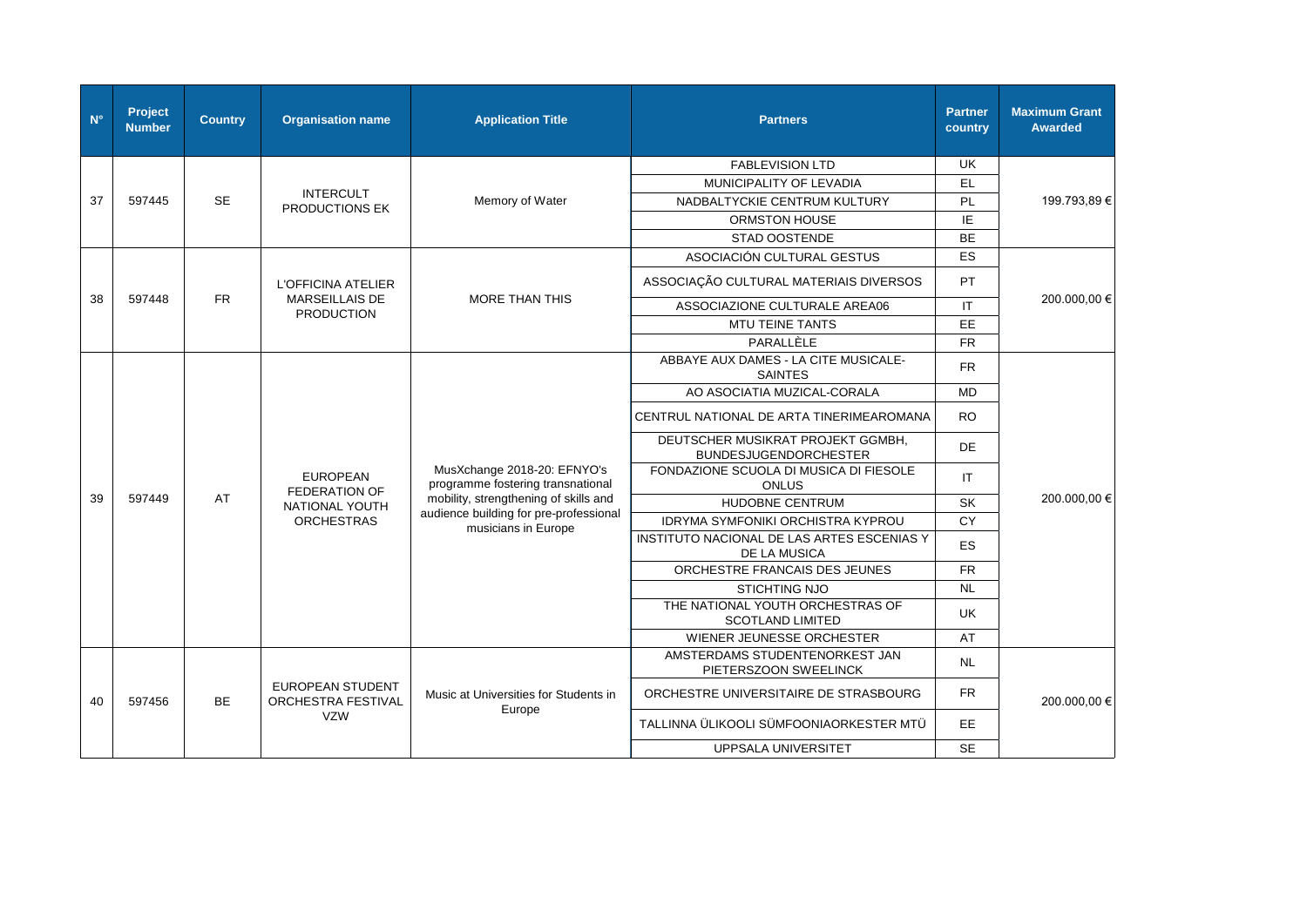| $N^{\circ}$ | <b>Project</b><br><b>Number</b> | <b>Country</b> | <b>Organisation name</b>                        | <b>Application Title</b>                              | <b>Partners</b>                                                                           | <b>Partner</b><br>country | <b>Maximum Grant</b><br><b>Awarded</b> |
|-------------|---------------------------------|----------------|-------------------------------------------------|-------------------------------------------------------|-------------------------------------------------------------------------------------------|---------------------------|----------------------------------------|
|             |                                 |                |                                                 |                                                       | ASSOCIATION EUROPEENNE DES<br>CONSERVATOIRES, ACADEMIES DE MUSIQUE ET<br>MUSIKHOCHSCHULEN | <b>BE</b>                 |                                        |
| 41          | 597457                          | IT.            | <b>EUROPA INCANTO</b>                           | Opera InCanto                                         | <b>GESMAR SERVICIOS CULTURALES S.L.</b>                                                   | <b>ES</b>                 | 200.000,00 €                           |
|             |                                 |                | <b>ONLUS</b>                                    |                                                       | HRVATSKO NARODNO KASALISTE SPLIT                                                          | <b>HR</b>                 |                                        |
|             |                                 |                |                                                 |                                                       | OPER LEIPZIG                                                                              | DE                        |                                        |
|             |                                 |                |                                                 |                                                       | <b>QENDRA "GJENERATA E RE"</b>                                                            | <b>AL</b>                 |                                        |
|             |                                 |                |                                                 |                                                       | ASOCIACIÓN ÓPERA DE CÁMARA DE NAVARRA                                                     | ES                        |                                        |
| 42          | 597464                          | IT.            | <b>CONSERVATORIO DI</b><br><b>MUSICA "SANTA</b> | Opera out of Opera                                    | ASSOCIATION EUROPEENNE DES<br>CONSERVATOIRES, ACADEMIES DE MUSIQUE ET<br>MUSIKHOCHSCHULEN | <b>BE</b>                 | 188.330,16 €                           |
|             |                                 |                | <b>CECILIA"</b>                                 |                                                       | ETAIRIA POLITISMOU KAI EPIKOINONIAS ATHINON<br>ART-ON                                     | EL                        |                                        |
|             |                                 |                |                                                 |                                                       | UNIVERSITAT MOZARTEUM SALZBURG                                                            | AT                        |                                        |
|             |                                 |                | <b>STICHTING</b>                                |                                                       | <b>ACTIVATE PERFORMING ARTS</b>                                                           | <b>UK</b>                 |                                        |
| 43          | 597472                          | <b>NL</b>      | <b>TERSCHELLINGS OEROL</b><br><b>FESTIVAL</b>   | Land stewards AND artists                             | ARTOPOLIS MUVESZETI ES KULTURALIS<br>KOZHASZNU EGYESULET                                  | HU                        | 197.876,00 €                           |
|             |                                 |                |                                                 |                                                       | <b>ILOTOPIE</b>                                                                           | <b>FR</b>                 |                                        |
|             |                                 |                | <b>INTERNATIONAAL</b>                           |                                                       | ALCIME ASSOCIATION                                                                        | FR.                       |                                        |
| 44          | 597479                          | <b>BE</b>      | FILMFESTIVAL VAN<br><b>VLAANDEREN VZW</b>       | InMics Composers Lab                                  | CONSERVATOIRE NATIONAL SUPÉRIEUR DE<br>MUSIQUE ET DE DANSE DE LYON                        | FR.                       | 198.875,56 €                           |
|             |                                 |                |                                                 |                                                       | <b>KRAKOWSKIE BIURO FESTIWALOWE</b>                                                       | PL                        |                                        |
|             |                                 |                |                                                 |                                                       | DEN SELVEJENDE INSTITUTION SWINGING<br><b>EUROPE FORENING</b>                             | <b>DK</b>                 |                                        |
| 45          | 597482                          | IT             | <b>ENSEMBLE AMADEUS</b>                         | Music for Sound Integration in the<br>Creative sector | <b>FUNDATIA CULTURALA SOUND</b>                                                           | <b>RO</b>                 | 192.456.00 €                           |
|             |                                 |                |                                                 |                                                       | KOOR&STEM ORGANISATIE VOOR VOCALE<br><b>MUZIEK VZW</b>                                    | BE                        |                                        |
|             |                                 |                |                                                 |                                                       | ASSOCIAZIONE CULTURALE AREA06                                                             | IT.                       |                                        |
| 46          | 597486                          | <b>BA</b>      | JAVNA USTANOVA MES-<br>MEDJUNARODNI             | <b>SHIFT KEY</b>                                      | BE FESTIVAL CIC                                                                           | UK                        | 199.407,98 €                           |
|             |                                 |                | <b>TEATARSKI FESTIVAL</b>                       |                                                       | STICHTING ITS FESTIVAL                                                                    | <b>NL</b>                 |                                        |
|             |                                 |                |                                                 |                                                       | TEATRAKO TEATRO ELKARTEA                                                                  | ES                        |                                        |
|             |                                 |                |                                                 |                                                       | ASSOCIATION OF CITIZENS KONTRAPUNKT<br><b>SKOPJE</b>                                      | МK                        |                                        |
|             |                                 |                |                                                 |                                                       | BERLINER GAZETTE EV                                                                       | DE                        |                                        |
| 47          | 597490                          | HR.            | <b>MULTIMEDIJALNI</b><br><b>INSTITUT UDRUGE</b> | Vectors of Collective Imagination                     | KULTURFÖRENINGEN GLÄNTA EKONOMISK<br><b>FÖRENING</b>                                      | <b>SE</b>                 | 200.000,00 €                           |
|             |                                 |                |                                                 |                                                       | UDRUGA ZA PROMICANJE KULTURA<br><b>KULTURTREGER</b>                                       | <b>HR</b>                 |                                        |
|             |                                 |                |                                                 |                                                       | UDRUZENJE GRADJANA KUDA.ORG                                                               | <b>RS</b>                 |                                        |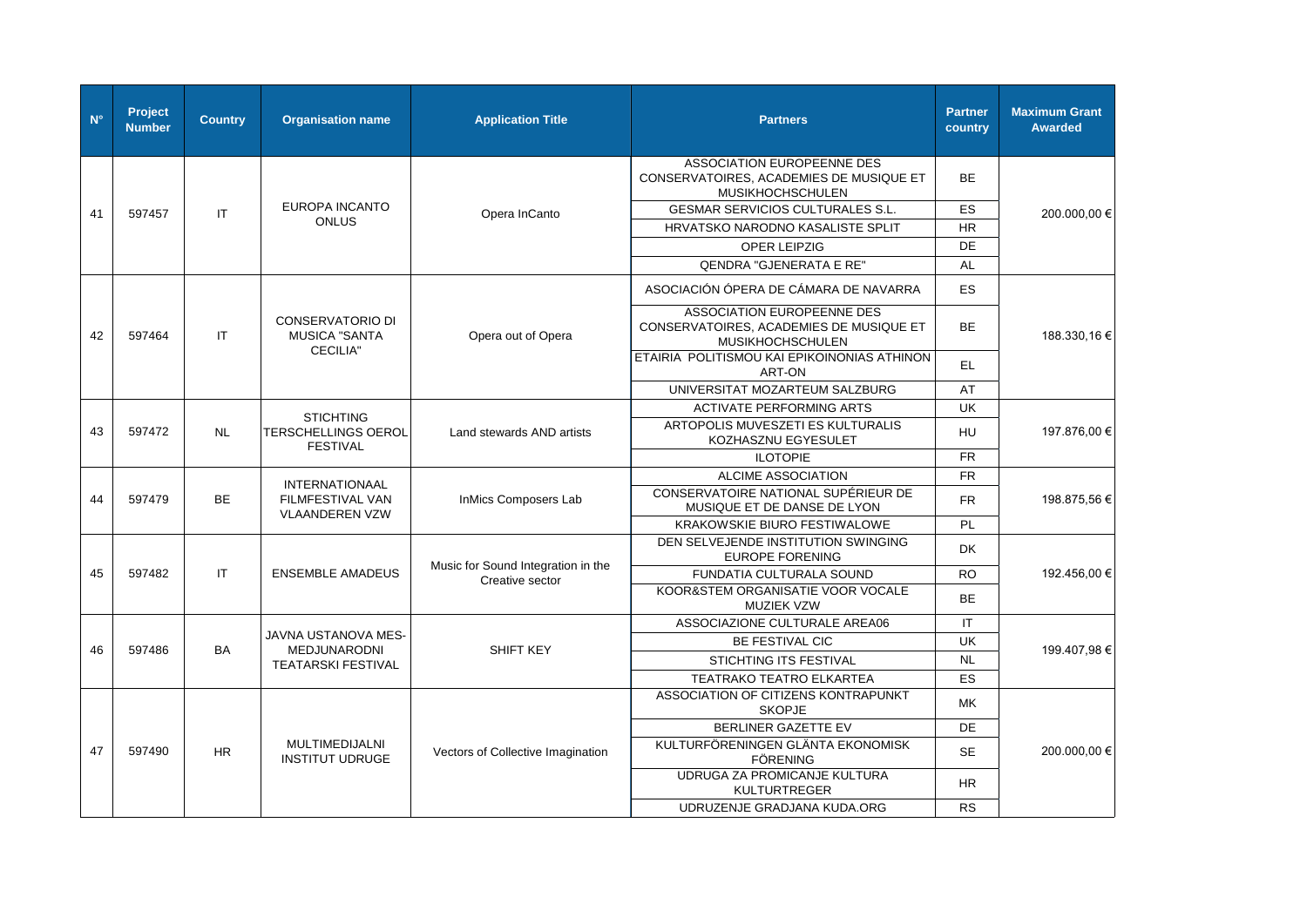| $N^{\circ}$ | <b>Project</b><br><b>Number</b> | <b>Country</b> | <b>Organisation name</b> | <b>Application Title</b>                  | <b>Partners</b>                                                                             | <b>Partner</b><br>country         | <b>Maximum Grant</b><br><b>Awarded</b> |              |  |            |  |                                       |
|-------------|---------------------------------|----------------|--------------------------|-------------------------------------------|---------------------------------------------------------------------------------------------|-----------------------------------|----------------------------------------|--------------|--|------------|--|---------------------------------------|
|             |                                 |                |                          |                                           | PI YOUTH CULTURAL CENTER SKOPJE                                                             | MK.                               |                                        |              |  |            |  |                                       |
| 48          | 597493                          | <b>DE</b>      | PATHOS MUNCHEN EV        | The Chorus Project                        | THEATER AM LEND (ARGE TANZ- UND<br>THEATERSTUDIO GRAZ)                                      | AT                                | 200.000,00 €                           |              |  |            |  |                                       |
|             |                                 |                |                          |                                           | <b>UPSTART THEATRE LTD</b>                                                                  | <b>UK</b>                         |                                        |              |  |            |  |                                       |
|             |                                 |                |                          | Tbilisi Architecture Biennial - Buildings | DET KONGELIGE DANSKE KUNSTAKADEMIS<br>SKOLER FOR ARKITEKTUR, DESIGN OG<br>KONSERVERING.     | <b>DK</b>                         |                                        |              |  |            |  |                                       |
| 49          | 597497                          | <b>GE</b>      | LTD 42 GRADUSI           | are Not Enough                            | I. KSNELASHVILI                                                                             | $\mathsf{I}$ T                    | 187.870,49€                            |              |  |            |  |                                       |
|             |                                 |                |                          |                                           | <b>NGO MISTODIYA</b>                                                                        | <b>UA</b>                         |                                        |              |  |            |  |                                       |
|             |                                 |                |                          |                                           | REALIZASOM - PRODUCAO AUDIO LDA                                                             | PT                                |                                        |              |  |            |  |                                       |
|             |                                 |                |                          |                                           | CENTRUM CHOREOGRAFICKEHO ROZVOJE<br>S.E.S.TA                                                | <b>CZ</b>                         |                                        |              |  |            |  |                                       |
| 50          | 597505                          | <b>NL</b>      |                          | <b>STICHTING</b><br><b>ZOMERTHEATER</b>   | Roundabout Europe                                                                           | MUNICIPIO DE SANTA MARIA DA FEIRA | PT                                     | 199.815,00 € |  |            |  |                                       |
|             |                                 |                |                          |                                           |                                                                                             |                                   |                                        |              |  | AMERSFOORT |  | TEATERFORENINGEN FOR HELSINGR KOMMUNE |
|             |                                 |                |                          |                                           | THE SEACHANGE TRUST                                                                         | <b>UK</b>                         |                                        |              |  |            |  |                                       |
|             |                                 |                |                          |                                           | ART PROJECTS FOUNDATION                                                                     | <b>BG</b>                         |                                        |              |  |            |  |                                       |
|             |                                 |                | AKADEMIE MUZICKYCH       | Audience Segmentation System in           | IG KULTUR OSTERREICH - INTERESSENSG<br>EMEINSCHAFT DER FREIEN KULTURARBEIT<br><b>VEREIN</b> | AT                                |                                        |              |  |            |  |                                       |
| 51          | 597509                          | CZ             | <b>UMENI V PRAZE</b>     | <b>European Theatres</b>                  | INSTITUT UMENI - DIVADELNI USTAV                                                            | CZ                                | 165.173,47 €                           |              |  |            |  |                                       |
|             |                                 |                |                          |                                           | METROPOLIA AMMATTIKORKEAKOULU OY                                                            | FI.                               |                                        |              |  |            |  |                                       |
|             |                                 |                |                          |                                           | NARODNO SVEUCILISTE DUBRAVA                                                                 | <b>HR</b>                         |                                        |              |  |            |  |                                       |
|             |                                 |                |                          |                                           | THE AUDIENCE AGENCY                                                                         | <b>UK</b>                         |                                        |              |  |            |  |                                       |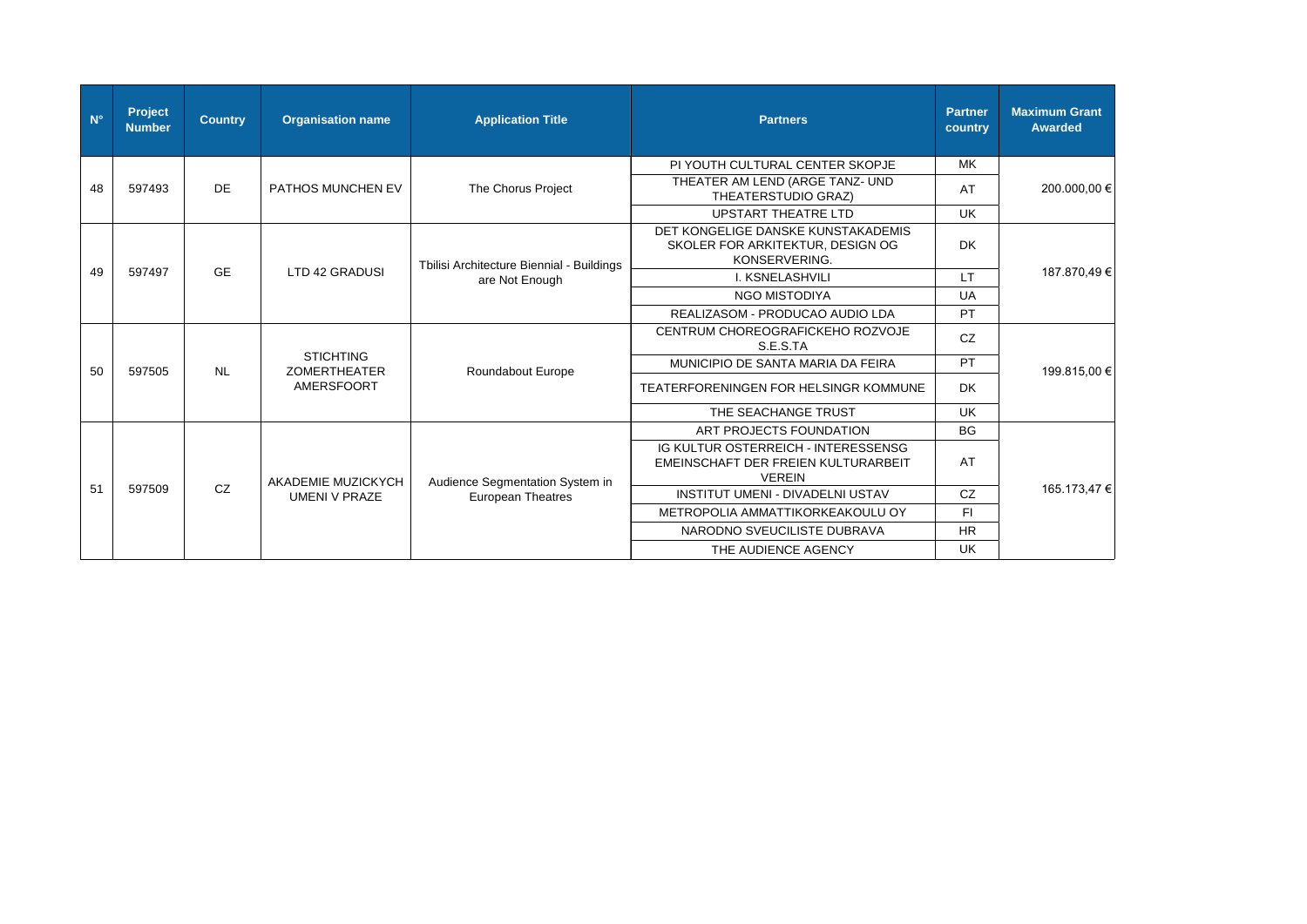| $N^{\circ}$ | Project<br><b>Number</b> | <b>Country</b> | <b>Organisation name</b>                           | <b>Application Title</b>             | <b>Partners</b>                                                                                          | <b>Partner</b><br>country | <b>Maximum Grant</b><br><b>Awarded</b> |  |  |  |  |             |                        |                                                            |           |
|-------------|--------------------------|----------------|----------------------------------------------------|--------------------------------------|----------------------------------------------------------------------------------------------------------|---------------------------|----------------------------------------|--|--|--|--|-------------|------------------------|------------------------------------------------------------|-----------|
|             |                          |                |                                                    |                                      | DIGITAL ART INTERNATIONAL                                                                                | <b>FR</b>                 |                                        |  |  |  |  |             |                        |                                                            |           |
|             |                          |                |                                                    |                                      | <b>HELSINGØR KOMMUNE</b>                                                                                 | <b>DK</b>                 |                                        |  |  |  |  |             |                        |                                                            |           |
|             |                          |                |                                                    |                                      | SCHMIEDE HALLEIN - VEREIN ZUR FÖRDERUNG<br>DER DIGITALEN KULTUR                                          | AT                        |                                        |  |  |  |  |             |                        |                                                            |           |
| 52          | 597512                   | <b>SI</b>      | ZAVOD PROJEKT ATOL                                 | <b>Feral Labs Network</b>            | SUOMEN BIOTAITEEN SEURA RY FORENINGEN<br>FOR BIOKONST I FINLAND FINNISH SOCIETY OF<br><b>BIOART FBAS</b> | FL.                       | 200.000,00 €                           |  |  |  |  |             |                        |                                                            |           |
|             |                          |                |                                                    |                                      | UDRUGA ZA RAZVOJ URADI SAM KULTURE<br><b>RADIONA</b>                                                     | <b>HR</b>                 |                                        |  |  |  |  |             |                        |                                                            |           |
|             |                          |                | UDRUZENJE TURBO                                    | TURBULATOR - generator of turbulent  | CURVATURVA ASSOCIAÇÃO CULTURAL E<br><b>RECREATIVA</b>                                                    | PT                        |                                        |  |  |  |  |             |                        |                                                            |           |
| 53          | 597520                   | <b>RS</b>      | STRIP (ASSOCIATION<br>TURBO COMIX)                 | art brut practices                   | LA "S" GRAND ATELIER                                                                                     | <b>BE</b>                 | 69.324.43 €                            |  |  |  |  |             |                        |                                                            |           |
|             |                          |                |                                                    |                                      | LE DERNIER CRI                                                                                           | <b>FR</b>                 |                                        |  |  |  |  |             |                        |                                                            |           |
| 54          | 597530                   | <b>GE</b>      | <b>GEORGIAN MUSEUMS</b>                            | <b>BE MUSEUMER</b>                   | ACADEMIE VOOR CULTUURMANAGEMENT                                                                          | <b>NL</b>                 |                                        |  |  |  |  |             |                        |                                                            |           |
|             |                          |                | <b>ASSOCIATION</b>                                 |                                      | DEUTSCHER MUSEUMSBUND EV                                                                                 | DE                        | 147.016,07 €                           |  |  |  |  |             |                        |                                                            |           |
|             |                          |                |                                                    |                                      | AN GRIANÁN THEATRE MANAGEMENT CLG                                                                        | IE                        |                                        |  |  |  |  |             |                        |                                                            |           |
| 55          | 597532                   |                | <b>GDANSKI TEATR</b><br>PL<br><b>SZEKSPIROWSKI</b> | Shaking the Walls                    | KULTURNÍ CENTRUM COOLTOUR OSTRAVA                                                                        | CZ                        | 199.174,00 €                           |  |  |  |  |             |                        |                                                            |           |
|             |                          |                |                                                    |                                      | <b>PARRABBOLA</b>                                                                                        | UK                        |                                        |  |  |  |  |             |                        |                                                            |           |
|             |                          |                |                                                    |                                      | <b>RATATAM</b>                                                                                           | IS                        |                                        |  |  |  |  |             |                        |                                                            |           |
|             |                          |                |                                                    |                                      | BUEHNEN DER STADT KÖLN                                                                                   | DE                        |                                        |  |  |  |  |             |                        |                                                            |           |
|             | 597558                   |                | UNION DES THEATRES                                 |                                      | HUNGARIAN THEATRE OF CLUJ (TEATRUL<br>MAGHIAR DE STAT CLUJ-NAPOCA)                                       | <b>RO</b>                 |                                        |  |  |  |  |             |                        |                                                            |           |
| 56          |                          | <b>FR</b>      |                                                    |                                      |                                                                                                          |                           |                                        |  |  |  |  | DE L'EUROPE | <b>DIGITAL NATIVES</b> | LA COMÉDIE DE REIMS - CENTRE DRAMATIQUE<br><b>NATIONAL</b> | <b>FR</b> |
|             |                          |                |                                                    |                                      | NATIONAL THEATRE OF NORTHERN GREECE                                                                      | EL.                       |                                        |  |  |  |  |             |                        |                                                            |           |
|             |                          |                |                                                    |                                      | <b>VOLKSTHEATER GMBH</b>                                                                                 | AT                        |                                        |  |  |  |  |             |                        |                                                            |           |
|             |                          |                |                                                    |                                      | DESIGNKOLEN KOLDING                                                                                      | <b>DK</b>                 |                                        |  |  |  |  |             |                        |                                                            |           |
| 57          | 597561                   | <b>DK</b>      | <b>KOBENHAVNS</b><br><b>UNIVERSITET</b>            | The Fabric of My Life                | HELLENIC CENTRE FOR RESEARCH AND<br>CONSERVATION OF ARCHAEOLOGICAL TEXTILES                              | EL.                       | 188.717,80 €                           |  |  |  |  |             |                        |                                                            |           |
|             |                          |                |                                                    |                                      | <b>NATIONALMUSEET</b>                                                                                    | <b>DK</b>                 |                                        |  |  |  |  |             |                        |                                                            |           |
|             |                          |                |                                                    |                                      | <b>STADT KREFELD</b>                                                                                     | DE                        |                                        |  |  |  |  |             |                        |                                                            |           |
|             |                          |                |                                                    |                                      | <b>HABLAR EN ARTE</b>                                                                                    | ES                        |                                        |  |  |  |  |             |                        |                                                            |           |
| 58          | 597572                   | CZ             | <b>MEETFACTORY OPS</b>                             | The New Dictionary of Old Ideas      | LEPL STATE SILK MUSEUM                                                                                   | <b>GE</b>                 | 172.601,60 €                           |  |  |  |  |             |                        |                                                            |           |
|             |                          |                |                                                    |                                      | TRAFOSTACJA SZTUKI W SZCZECINIE                                                                          | <b>PL</b>                 |                                        |  |  |  |  |             |                        |                                                            |           |
|             |                          |                |                                                    | Actes de Création et Dynamiques de   | FACULDADE DE LETRAS DA UNIVERSIDADE DE<br><b>LISBOA</b>                                                  | PT                        |                                        |  |  |  |  |             |                        |                                                            |           |
| 59          | 597582                   | <b>FR</b>      | UNIVERSITE RENNES II                               | Collaborations Croisées - Arts de la | UNIVERSITE DE LILLE                                                                                      | <b>FR</b>                 | 199.942,09€                            |  |  |  |  |             |                        |                                                            |           |
|             |                          |                |                                                    |                                      | Scène                                                                                                    | UNIVERSITEIT ANTWERPEN    | <b>BE</b>                              |  |  |  |  |             |                        |                                                            |           |
|             |                          |                |                                                    |                                      | UNIVERSITY OF PELOPONNESE                                                                                | EL.                       |                                        |  |  |  |  |             |                        |                                                            |           |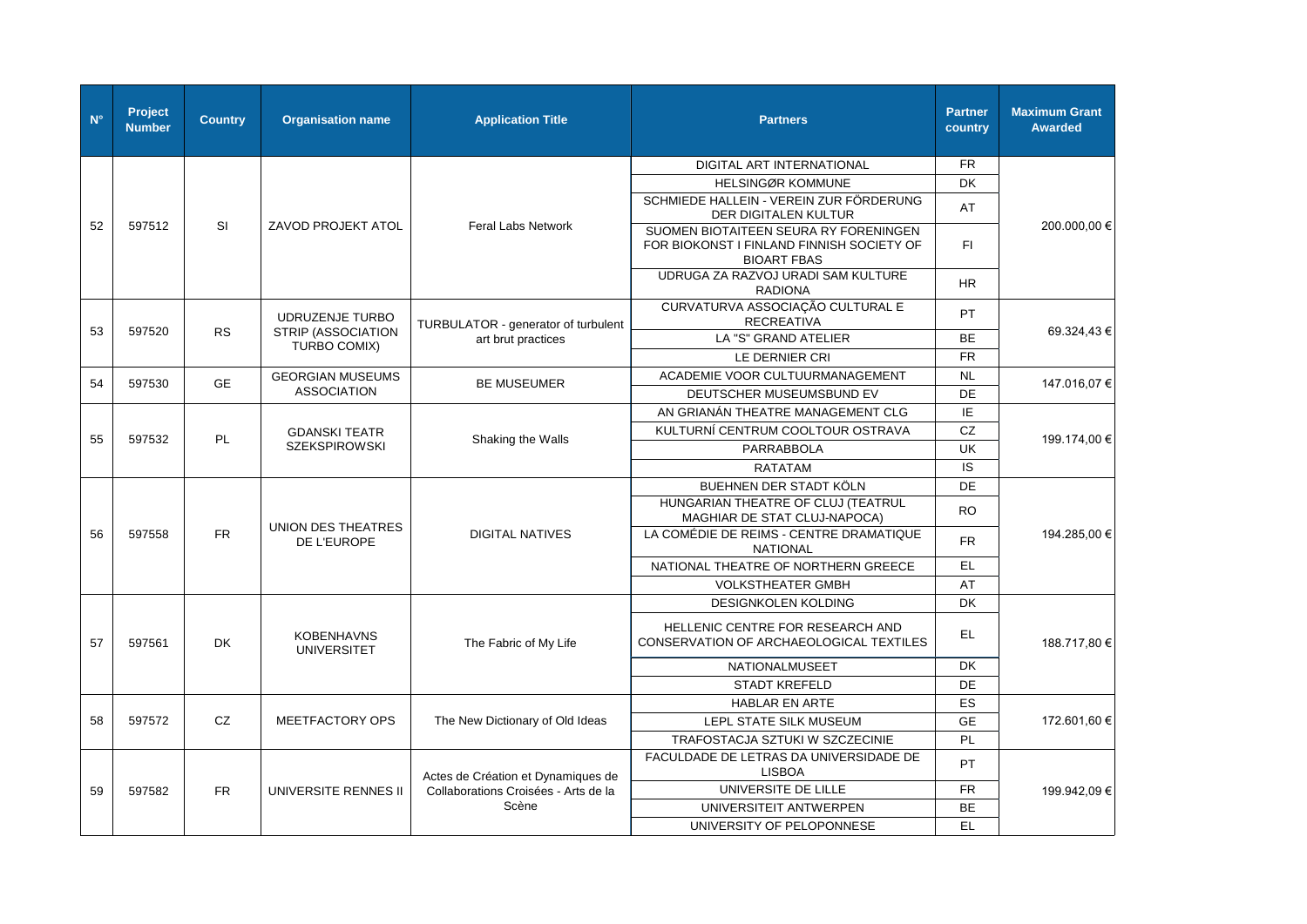| $N^{\circ}$ | Project<br><b>Number</b> | <b>Country</b> | <b>Organisation name</b>                       | <b>Application Title</b>                                                | <b>Partners</b>                                                    | <b>Partner</b><br>country | <b>Maximum Grant</b><br><b>Awarded</b> |              |  |                       |              |                                                                           |     |              |
|-------------|--------------------------|----------------|------------------------------------------------|-------------------------------------------------------------------------|--------------------------------------------------------------------|---------------------------|----------------------------------------|--------------|--|-----------------------|--------------|---------------------------------------------------------------------------|-----|--------------|
|             |                          |                |                                                |                                                                         | <b>APOLLONIA</b>                                                   | TN                        |                                        |              |  |                       |              |                                                                           |     |              |
| 60          | 597585                   | <b>FR</b>      | UNIVERSITE D'AIX                               | History Boards : BD, créateurs et                                       | ASSOCIAZIONE CULTURALE SCUOLA ITALIANA DI<br><b>COMIX</b>          | IT.                       | 200.000,00 €                           |              |  |                       |              |                                                                           |     |              |
|             |                          |                | <b>MARSEILLE</b>                               | Société                                                                 | FONDATION DU CAMP DES MILLES - MÉMOIRE ET<br><b>EDUCATION</b>      | FR.                       |                                        |              |  |                       |              |                                                                           |     |              |
|             |                          |                |                                                |                                                                         | <b>MADE IN LA BOATE</b>                                            | <b>FR</b>                 |                                        |              |  |                       |              |                                                                           |     |              |
|             |                          |                | <b>KREATIVNI</b>                               |                                                                         | <b>GALWAY THEATRE FESTIVAL COMPANY LIMITED</b><br>BY GUARANTEE     | ΙE                        |                                        |              |  |                       |              |                                                                           |     |              |
| 61          | 597588                   | HR.            | <b>LABORATORIJ</b><br><b>SUVREMENOG</b>        | Make a Move                                                             | INSTITUTE OF THE ARTS BARCELONA CULTURE &<br><b>INNOVATION, SL</b> | <b>ES</b>                 | 200.000,00 €                           |              |  |                       |              |                                                                           |     |              |
|             |                          |                | <b>KAZALISTA KRILA</b>                         |                                                                         | UNIVERSITATEA DE ARTE DIN TARGU MURES                              | <b>RO</b>                 |                                        |              |  |                       |              |                                                                           |     |              |
|             |                          |                | <b>EUROPÄISCHE</b>                             |                                                                         | <b>ACCO THEATER CENTER</b>                                         | IL                        |                                        |              |  |                       |              |                                                                           |     |              |
| 62          | 597597                   | DE             | <b>GEMEINSCHAFT FÜR</b>                        | <b>ENTANGLED TALES FROM ACCO</b>                                        | PER-THEATER-FORMANCE                                               | EL.                       | 172.773,60 €                           |              |  |                       |              |                                                                           |     |              |
|             |                          |                | KULTURELLE<br>ANGELEGENHEITEN                  |                                                                         | UNIVERSITA DEGLI STUDI DI ROMA LA SAPIENZA                         | IT                        |                                        |              |  |                       |              |                                                                           |     |              |
|             |                          |                |                                                |                                                                         | <b>ENSEMBLE RESONANZ GGMBH</b>                                     | DE                        |                                        |              |  |                       |              |                                                                           |     |              |
| 63          | 597600                   | <b>UK</b>      | <b>SCOTTISH BAROQUE</b><br><b>ENSEMBLE LTD</b> | The Bridge                                                              | MTÜ MUUSIKUTE TÄIENDÕPPE KESKUS                                    | <b>EE</b>                 | 199.884,76 €                           |              |  |                       |              |                                                                           |     |              |
|             |                          |                |                                                |                                                                         | STIFTELSEN TRONDHEIMSOLISTENE                                      | <b>NO</b>                 |                                        |              |  |                       |              |                                                                           |     |              |
|             |                          |                |                                                |                                                                         | <b>FABRICA</b>                                                     | <b>UK</b>                 |                                        |              |  |                       |              |                                                                           |     |              |
| 64          | 597604                   | <b>BE</b>      |                                                |                                                                         |                                                                    |                           |                                        |              |  | R.C.J.C. HET ENTREPOT | On The Point | STICHTING PUBLIC ART SQUAD                                                | NL  | 199.876,14 € |
|             |                          |                |                                                |                                                                         |                                                                    |                           |                                        |              |  |                       |              | ZDRUZENIE ZA KULTUREN I EKOMSKI RAZVOJ I<br>POVRZUVANJE JAVNA SOBA SKOPJE | MK. |              |
|             |                          |                | LE GRANIT - SCÈNE                              |                                                                         | ASOCIATIA COLECTIV A                                               | <b>RO</b>                 |                                        |              |  |                       |              |                                                                           |     |              |
| 65          | 597611                   | <b>FR</b>      | NATIONALE DE                                   | Open Access / Experimenting with<br>performance and transmedia creation | <b>DUPLA CENA</b>                                                  | PT                        | 199.930,06 €                           |              |  |                       |              |                                                                           |     |              |
|             |                          |                | <b>BELFORT</b>                                 |                                                                         | NATIONAL THEATRE OF WALES                                          | UK                        |                                        |              |  |                       |              |                                                                           |     |              |
| 66          | 597617                   | IT.            | <b>FONDAZIONE MUBA</b>                         | Unprepared Heart                                                        | <b>DA'DECE</b>                                                     | <b>RO</b>                 | 177.914,74 €                           |              |  |                       |              |                                                                           |     |              |
|             |                          |                |                                                |                                                                         | SLADOVNA PISEK O.P.S.                                              | CZ                        |                                        |              |  |                       |              |                                                                           |     |              |
|             |                          |                |                                                |                                                                         | ART MOVEMENT, O.S.                                                 | CZ                        |                                        |              |  |                       |              |                                                                           |     |              |
| 67          | 597619                   | EL.            | PEPSAEE                                        | THE ART4PSY PROJECT: Promoting<br>social inclusion through art          | L'APPÉTIT DES INDIGESTES, ASBL                                     | <b>BE</b>                 | 197.912,15 €                           |              |  |                       |              |                                                                           |     |              |
|             |                          |                |                                                |                                                                         | THEOFANIS ALEXANDRIDIS KAI SIA EE                                  | EL.                       |                                        |              |  |                       |              |                                                                           |     |              |
|             |                          |                |                                                |                                                                         | ASSOCIAZIONE CULTURALE MUSICASTRADA                                | IT.                       |                                        |              |  |                       |              |                                                                           |     |              |
| 68          | 597627                   | <b>SI</b>      |                                                | <b>USTANOVA IMAGO</b><br><b>SLOVENIAE</b>                               | <b>Voices of Minorities</b>                                        | HAGYOMÁNYOK HÁZA          | HU                                     | 200.000,00 € |  |                       |              |                                                                           |     |              |
|             |                          |                |                                                |                                                                         | <b>TREFPUNT FESTIVAL VZW</b>                                       | <b>BE</b>                 |                                        |              |  |                       |              |                                                                           |     |              |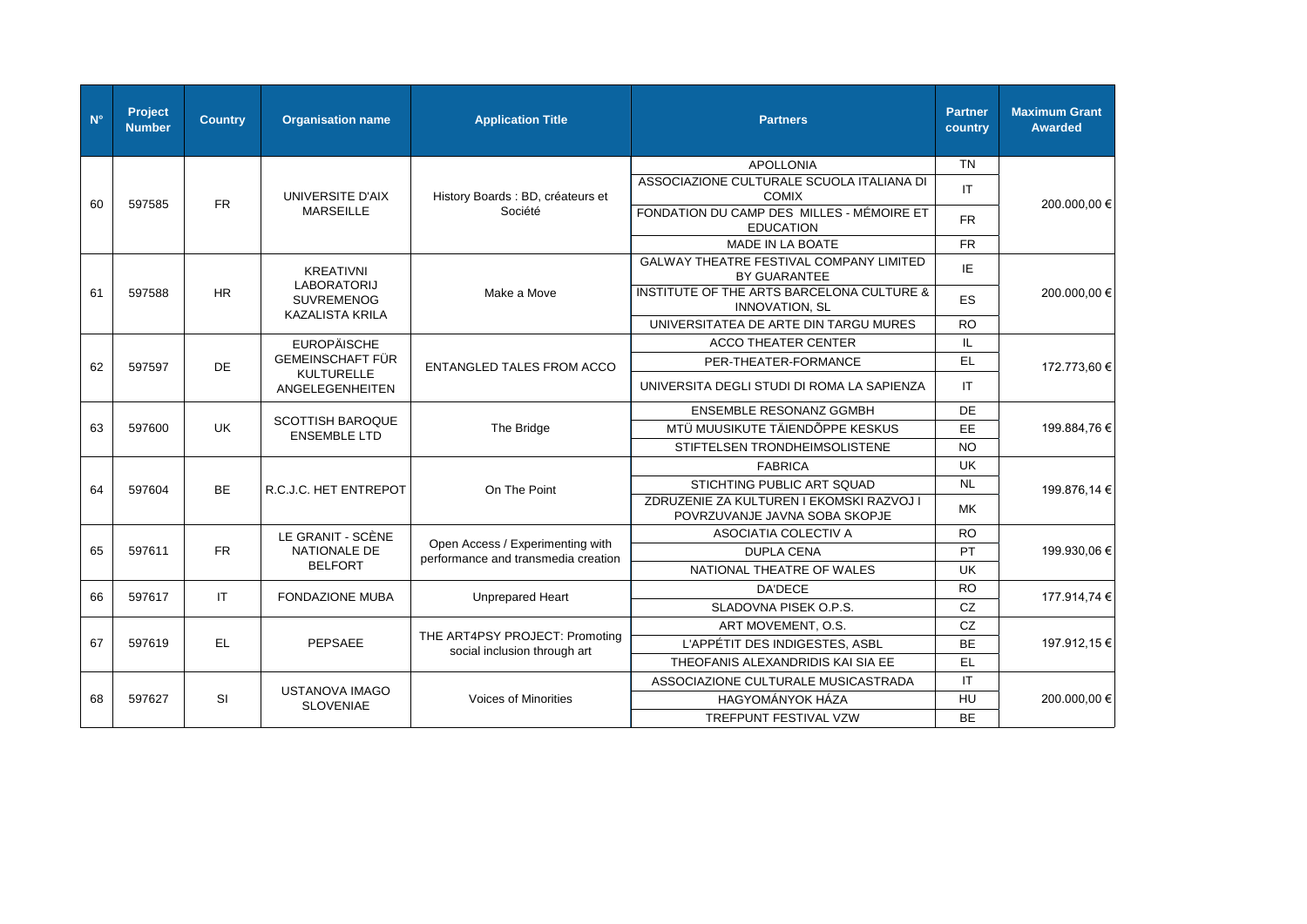| $N^{\circ}$ | Project<br><b>Number</b> | <b>Country</b> | <b>Organisation name</b>                | <b>Application Title</b>                                                         | <b>Partners</b>                                         | <b>Partner</b><br>country                 | <b>Maximum Grant</b><br><b>Awarded</b>                                        |                                 |                        |    |  |
|-------------|--------------------------|----------------|-----------------------------------------|----------------------------------------------------------------------------------|---------------------------------------------------------|-------------------------------------------|-------------------------------------------------------------------------------|---------------------------------|------------------------|----|--|
|             |                          |                |                                         |                                                                                  | <b>BURSZTA ARTUR</b>                                    | <b>PL</b>                                 |                                                                               |                                 |                        |    |  |
|             |                          |                |                                         |                                                                                  | CENTRE DE CULTURA CONTEMPORANIA DE<br><b>BARCELONA</b>  | <b>ES</b>                                 |                                                                               |                                 |                        |    |  |
|             |                          |                |                                         |                                                                                  | <b>COMITATO PROMOTORE SABIRFEST</b>                     | IT.                                       |                                                                               |                                 |                        |    |  |
|             |                          |                |                                         |                                                                                  | <b>CROATIAN WRITERS SOCIETY</b>                         | <b>HR</b>                                 |                                                                               |                                 |                        |    |  |
|             |                          |                | <b>ABERYSTWYTH</b>                      |                                                                                  | <b>CWMNI THEATR ARAD GOCH</b>                           | <b>UK</b>                                 |                                                                               |                                 |                        |    |  |
| 69          | 597631                   | <b>UK</b>      | <b>UNIVERSITY</b>                       | <b>Literary Europe Live Plus</b>                                                 | <b>INIZJAMED</b>                                        | <b>MT</b>                                 | 200.000,00 €                                                                  |                                 |                        |    |  |
|             |                          |                |                                         |                                                                                  | LITERATURBRUECKE BERLIN E.V.                            | DE                                        |                                                                               |                                 |                        |    |  |
|             |                          |                |                                         |                                                                                  | PASSA PORTA NL                                          | <b>BE</b>                                 |                                                                               |                                 |                        |    |  |
|             |                          |                |                                         |                                                                                  | STARPTAUTISKA RAKSTNIEKU UN TULKOTAJU<br><b>MAJA</b>    | <b>LV</b>                                 |                                                                               |                                 |                        |    |  |
|             |                          |                |                                         | UDRUGA ZA PROMICANJE KULTURA<br><b>KULTURTREGER</b>                              | <b>HR</b>                                               |                                           |                                                                               |                                 |                        |    |  |
|             |                          |                |                                         |                                                                                  | <b>CULTUURCENTRUM HASSELT</b>                           | <b>BE</b>                                 |                                                                               |                                 |                        |    |  |
|             |                          |                | <b>SEGNI D'INFANZIA</b>                 |                                                                                  | <b>DIALOGUE COMMUNITY PERFORMANCE</b>                   | <b>UK</b>                                 |                                                                               |                                 |                        |    |  |
| 70          | 597646                   | IT             |                                         |                                                                                  | <b>ASSOCIAZIONE</b><br><b>ARTISTICA E</b>               | Teen Ambassadors across Europe            | <b>FUNDACION BANCARIA CAIXA D'ESTALVISI</b><br>PENSIONS DE BARCELONA LA CAIXA | <b>ES</b>                       | 198.653,56 €           |    |  |
|             |                          |                | <b>CULTURALE</b>                        |                                                                                  | NORSK SCENEKUNSTBRUK AS                                 | <b>NO</b>                                 |                                                                               |                                 |                        |    |  |
|             |                          |                |                                         |                                                                                  | TEATERCENTRUM I DANMARK                                 | <b>DK</b>                                 |                                                                               |                                 |                        |    |  |
|             |                          |                |                                         |                                                                                  | GALÉRIA MESTA BRATISLAVY                                | <b>SK</b>                                 |                                                                               |                                 |                        |    |  |
|             |                          |                |                                         |                                                                                  |                                                         |                                           | <b>MUZEUM UMENI</b><br>OLOMOUC, STATNI                                        | ArtCoMe: Art & Contemporary Me. | JANUS PANNONIUS MUSEUM | HU |  |
| 71          | 597662                   | CZ             | PRISPEVKOVA<br>ORGANIZACE               | Artwork as a medium building European<br>identity                                | MIEDZYNARODOWE CENTRUM KULTURY W<br><b>KRAKOWIE</b>     | PL                                        | 200.000,00 €                                                                  |                                 |                        |    |  |
|             |                          |                |                                         |                                                                                  | <b>COMPAGNIE DU HASARD</b>                              | <b>FR</b>                                 |                                                                               |                                 |                        |    |  |
|             |                          |                |                                         |                                                                                  | DAH THEATRE RESEARCH CENTRE                             | <b>RS</b>                                 |                                                                               |                                 |                        |    |  |
|             |                          |                | <b>TEATRO DUE MONDI</b>                 | MAUERSPRINGER (Jumping walls)                                                    | HORTZMUGA ANIMACIÓN S.L.                                | <b>ES</b>                                 |                                                                               |                                 |                        |    |  |
| 72          | 597680                   | IT             | <b>ASSOCIAZIONE</b><br><b>CULTURALE</b> | New forms of artistic expression and<br>participation in European street theatre | THEATERLABOR BIELEFELD                                  | DE                                        | 199.962,00 €                                                                  |                                 |                        |    |  |
|             |                          |                |                                         |                                                                                  | THÉÂTRE DE L'UNITÉ                                      | <b>FR</b>                                 |                                                                               |                                 |                        |    |  |
|             |                          |                |                                         |                                                                                  | <b>ACTION SYNERGY SA</b>                                | EL.                                       |                                                                               |                                 |                        |    |  |
|             |                          |                |                                         |                                                                                  | ASSOCIAZIONE TEATRALE TRENTINA<br><b>INTERCULTURALE</b> | IT.                                       |                                                                               |                                 |                        |    |  |
|             |                          | <b>IT</b>      |                                         | Rights4kids-Theatre Performances to                                              | DAH THEATRE RESEARCH CENTRE                             | <b>RS</b>                                 |                                                                               |                                 |                        |    |  |
| 73          | 597682                   |                | <b>AIDA</b>                             | promote the Convention on the Rights<br>of the Child                             | NETWORK FOR CHILDRENS RIGHTS                            | EL.                                       | 198.547,92 €                                                                  |                                 |                        |    |  |
|             |                          |                |                                         |                                                                                  | <b>PERFORMALITA</b>                                     | CZ                                        |                                                                               |                                 |                        |    |  |
|             |                          |                |                                         |                                                                                  |                                                         | THEATRO AEROPLOIO - ENA THEATRO GIAPAIDIA | EL.                                                                           |                                 |                        |    |  |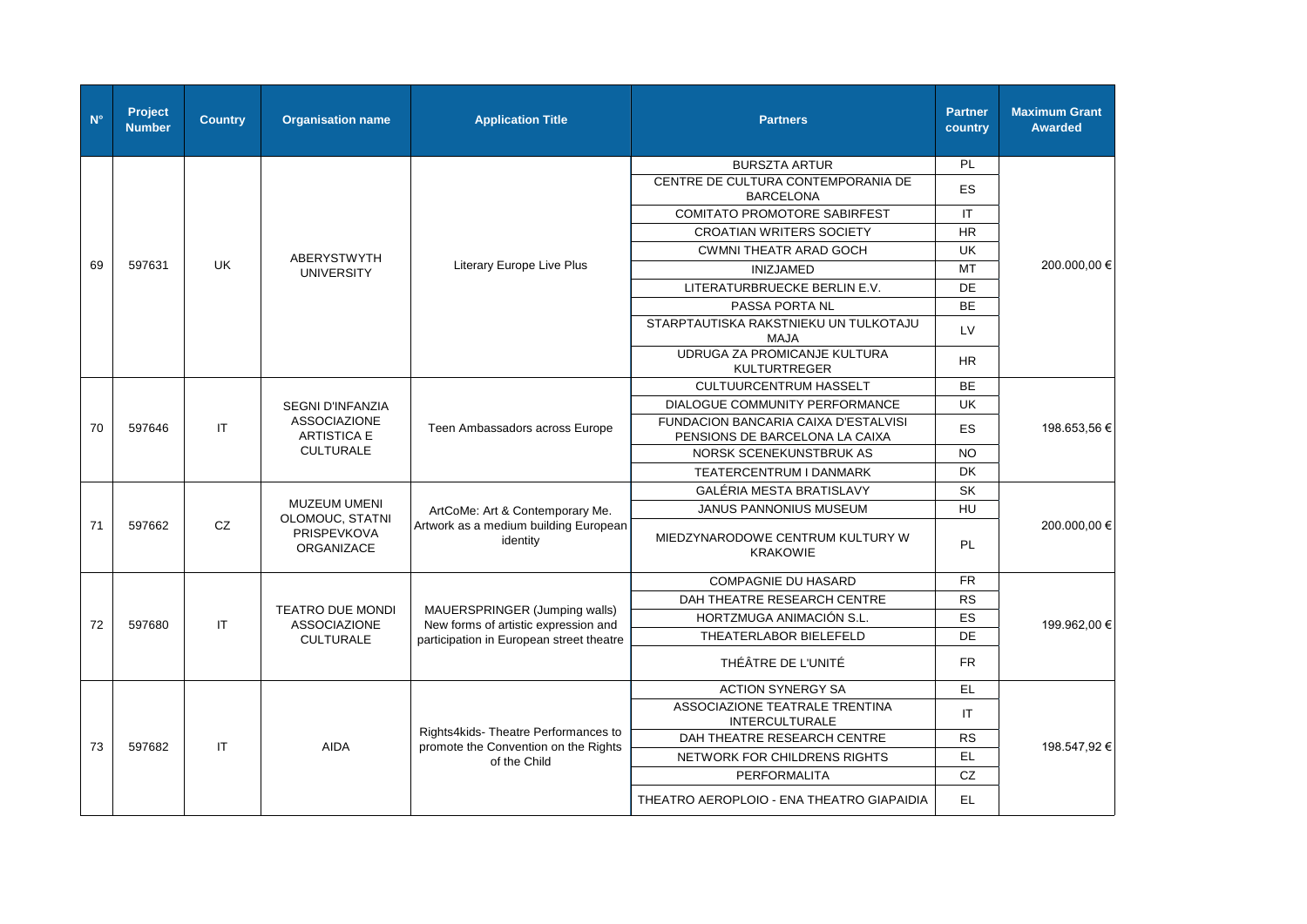| $N^{\circ}$ | Project<br><b>Number</b> | <b>Country</b> | <b>Organisation name</b>                                     | <b>Application Title</b>                              | <b>Partners</b>                                                      | <b>Partner</b><br>country                   | <b>Maximum Grant</b><br><b>Awarded</b> |                                      |    |              |
|-------------|--------------------------|----------------|--------------------------------------------------------------|-------------------------------------------------------|----------------------------------------------------------------------|---------------------------------------------|----------------------------------------|--------------------------------------|----|--------------|
|             |                          |                |                                                              |                                                       | <b>BERGENSTRIENNALEN AS</b>                                          | <b>NO</b>                                   |                                        |                                      |    |              |
|             |                          |                | LIVERPOOL BIENNIAL                                           |                                                       | BIEDRIBA RIGAS STARPTAUTISKA BIENALE                                 | LV                                          |                                        |                                      |    |              |
| 74          | 597698                   | <b>UK</b>      | OF CONTEMPORARY                                              | The Perennial Biennial                                | INTERNATIONAL CENTRE OF GRAPHIC ARTS                                 | <b>SI</b>                                   | 200.000,00 €                           |                                      |    |              |
|             |                          |                | <b>ART LIMITED</b>                                           |                                                       | KW INSTITUTE FOR CONTEMPORARY ART - KUNST-<br><b>WERKE BERLIN EV</b> | DE                                          |                                        |                                      |    |              |
|             |                          |                |                                                              |                                                       | DRUGA GODBA ZAVOD ZA ORGANIZACIJO IN<br>IZVEDBO KULTURNIH PRIREDITEV | <b>SI</b>                                   |                                        |                                      |    |              |
|             |                          |                |                                                              |                                                       | FUNDACJA WYTWÓRNIA                                                   | <b>PL</b>                                   |                                        |                                      |    |              |
| 75          | 597699                   | <b>FR</b>      | <b>RESEAU</b>                                                | Jazz Connective                                       | <b>IMPROVISED MUSIC COMPANY LTD</b>                                  | IE                                          | 199.100,00 €                           |                                      |    |              |
|             |                          |                |                                                              |                                                       | NEW VORTEX JAZZ CLUB LIMITED                                         | UK                                          |                                        |                                      |    |              |
|             |                          |                |                                                              |                                                       | PERFORMANCES BIRMINGHAM LIMITED                                      | UK                                          |                                        |                                      |    |              |
|             |                          |                |                                                              |                                                       | VAPAAT ÄÄNET - CHARLES GIL                                           | F1                                          |                                        |                                      |    |              |
|             |                          |                |                                                              |                                                       | <b>GWYN EMBERTON DANCE</b>                                           | UK                                          |                                        |                                      |    |              |
| 76          | 597700                   | <b>SE</b>      | <b>ALONI &amp; BRUMMER</b><br>PRODUCTIONS AB                 | International Contemporary Dance<br>Company 2018-2020 | NOWOHUCKIE CENTRUM KULTURY                                           | PL                                          | 196.706,59 €                           |                                      |    |              |
|             |                          |                |                                                              |                                                       | SÍN ARTS AND CULTURE NONPROFIT LTD.                                  | HU                                          |                                        |                                      |    |              |
|             |                          |                | JAVNA USTANOVA U                                             |                                                       | ASSOCIATION KULTURANOVA UDRUZENJE                                    | <b>RS</b>                                   |                                        |                                      |    |              |
| 77          | 597701                   | <b>HR</b>      | KULTURI DUBRAVACKE<br><b>LJETNE IGRE</b><br><b>DUBROVNIK</b> | PORT OF DREAMERS                                      | SLOVENSKO NARODNO GLEDALISCE MARIBOR                                 | SI                                          | 188.000,00 €                           |                                      |    |              |
|             |                          |                |                                                              |                                                       | <b>ASSOCIATION PACE</b>                                              | <b>FR</b>                                   |                                        |                                      |    |              |
| 78          | 597707                   | <b>UK</b>      |                                                              |                                                       |                                                                      | <b>FFOTOGALLERY WALES</b><br><b>LIMITED</b> | A Woman's Work                         | IRISH GALLERY OF PHOTOGRAPHY LIMITED | IE | 198.000,00 € |
|             |                          |                |                                                              |                                                       | <b>LFS KAUNO SKYRIUS</b>                                             | <b>LT</b>                                   |                                        |                                      |    |              |
|             |                          |                |                                                              |                                                       | <b>ASOCIATIA TEATRUL.RO</b>                                          | <b>RO</b>                                   |                                        |                                      |    |              |
|             |                          | <b>SE</b>      |                                                              |                                                       | <b>FONDATION INTERFACE</b>                                           | <b>CH</b>                                   |                                        |                                      |    |              |
| 79          | 597717                   |                | <b>ICS SVERIGE</b>                                           | <b>EU Arts Live</b>                                   | LA COMPAGNIE TRANSATLANTIQUE                                         | ${\sf FR}$                                  | 200.000,00 €                           |                                      |    |              |
|             |                          |                |                                                              |                                                       | LATVIJAS OPERETES FONDS                                              | LV                                          |                                        |                                      |    |              |
|             |                          |                |                                                              |                                                       | HOGSKOLAN I SKOVDE                                                   | <b>SE</b>                                   |                                        |                                      |    |              |
| 80          | 597719                   | <b>SE</b>      | <b>MARIESTADS KOMMUN</b>                                     | OFF SEASON ART GARDENING                              | STICHTING SENSE OF PLACE                                             | <b>NL</b>                                   | 200.000,00 €                           |                                      |    |              |
|             |                          |                |                                                              |                                                       | UKMERGES RAJONO SAVIVALDYBES<br><b>ADMINISTRACIJA</b>                | LT                                          |                                        |                                      |    |              |
| 81          | 597734                   | <b>UK</b>      | <b>ECLIPSE THEATRE</b>                                       | Slate: Black. Arts. World.                            | GRIOT- ASSOCIAÇÃO CULTURAL                                           | PT                                          | 155.000,00 €                           |                                      |    |              |
|             |                          |                | <b>COMPANY</b>                                               |                                                       | STICHTING DE MEERVAART                                               | <b>NL</b>                                   |                                        |                                      |    |              |
|             |                          |                |                                                              |                                                       | ETNOFEST ASSOCIATION                                                 | <b>RS</b>                                   |                                        |                                      |    |              |
| 82          | 597739                   | <b>BE</b>      | <b>VIA LACTEA</b>                                            | 2020 Troubadours                                      | <b>FLONFLONS</b>                                                     | <b>FR</b>                                   | 190.704,00 €                           |                                      |    |              |
|             |                          |                |                                                              |                                                       | INTERNATIONAL VISUAL ART FOUNDATION                                  | <b>HU</b>                                   |                                        |                                      |    |              |